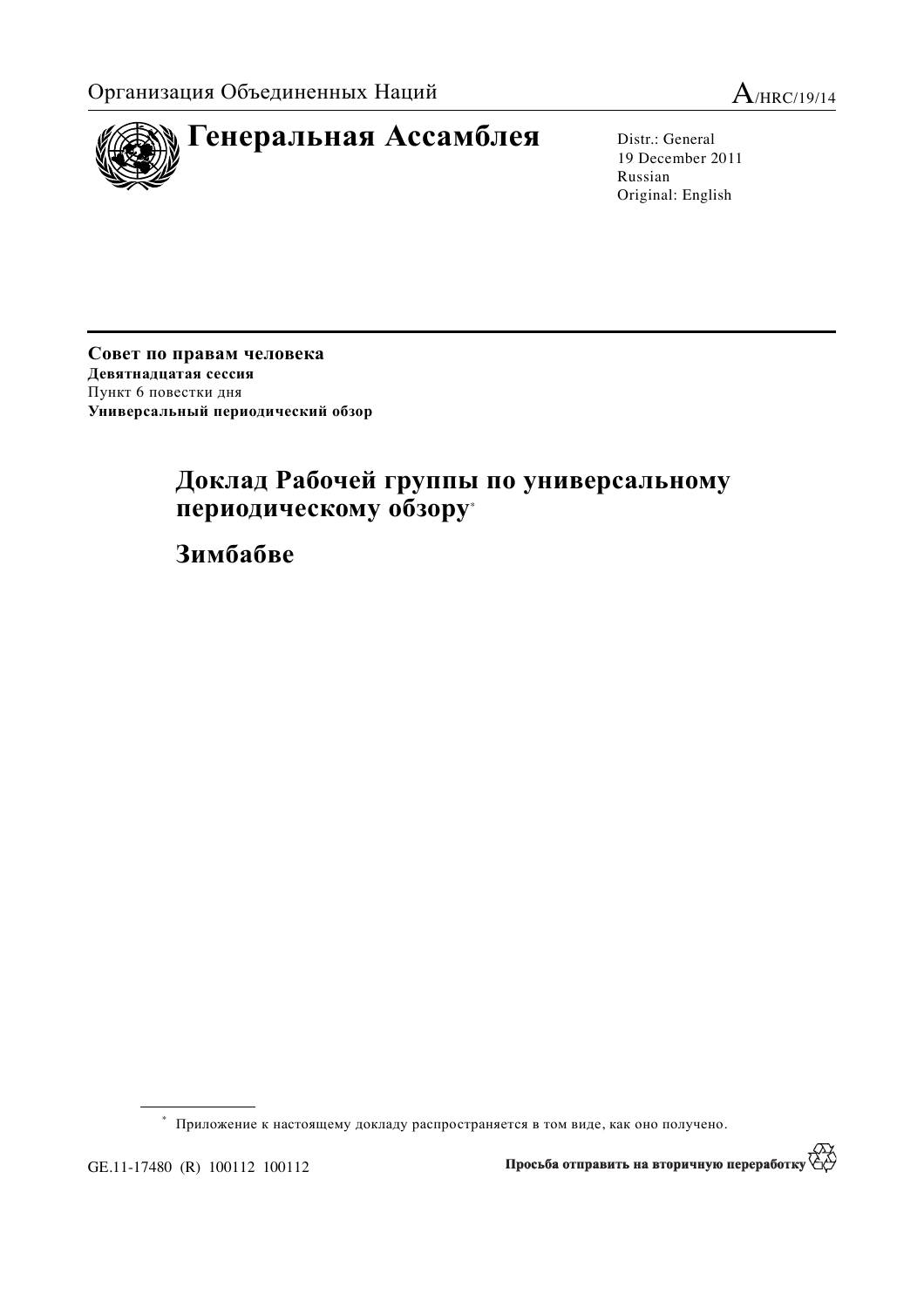# Содержание

|       |                                                                  | Пункты    | Cmp. |
|-------|------------------------------------------------------------------|-----------|------|
|       |                                                                  | $1 - 4$   | 3    |
|       |                                                                  | $5 - 92$  | 3    |
|       | А.                                                               | $5 - 26$  | 3    |
|       | Интерактивный диалог и ответы государства - объекта обзора<br>В. | $27 - 92$ | 6    |
| Н.    |                                                                  | $93 - 96$ | 15   |
| Annex |                                                                  |           |      |
|       |                                                                  |           | 30   |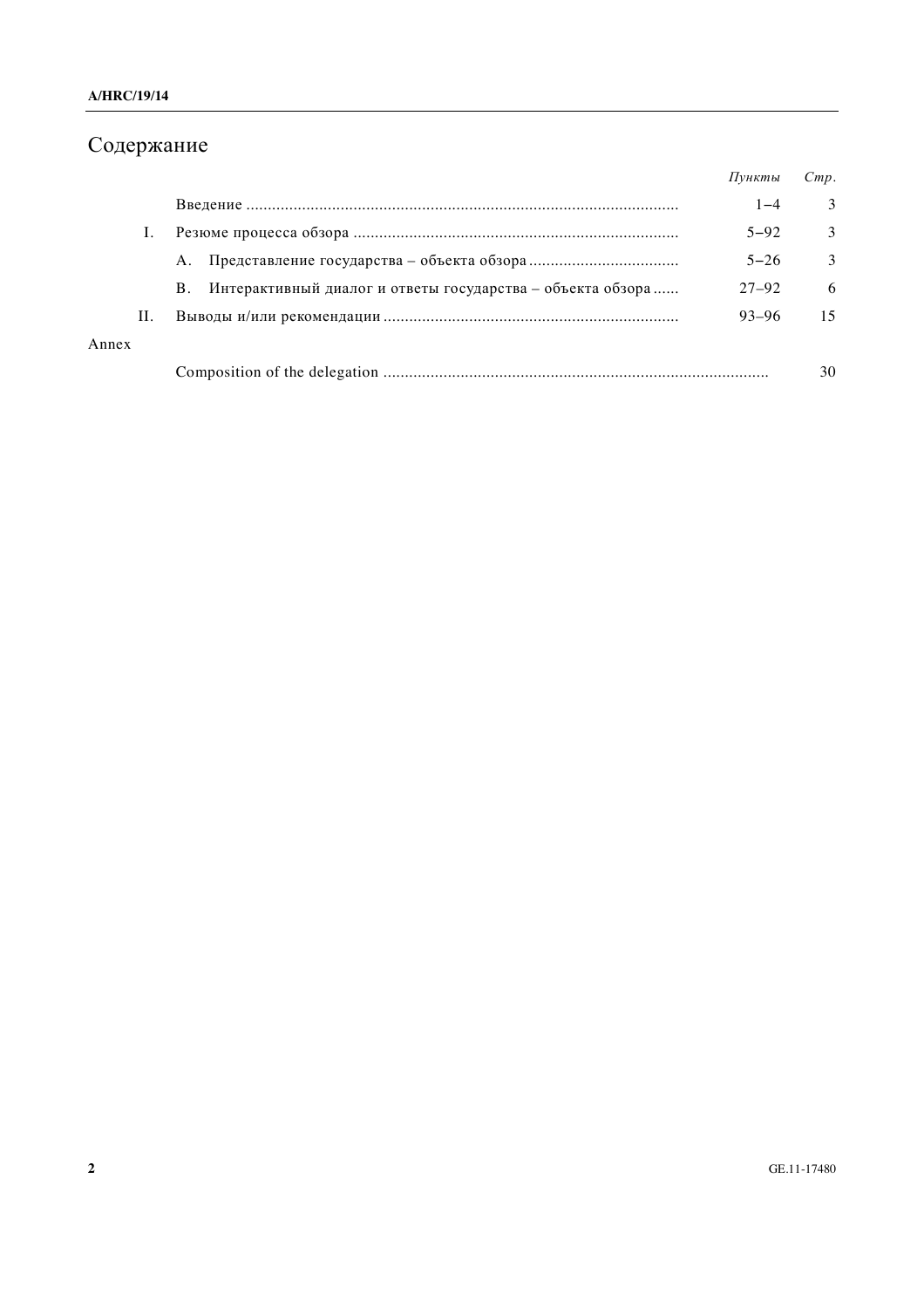## **Введение**

1. Рабочая группа по универсальному периодическому обзору (УПО), учрежденная в соответствии с резолюцией 5/1 Совета по правам человека от 18 ию- $H\alpha$  2007 гола, провела свою двеналнатую сессию 3–14 октября 2011 года. Обзор по Зимбабве проходил на 12-м заседании 10 октября 2011 года. Делегацию Зимбабве возглавлял достопочтенный министр юстиции и по правовым вопросам Патрик Чинамаса. На своем 16-м заседании, состоявшемся 12 октября 2011 года, Рабочая группа приняла настоящий доклад по Зимбабве.

2. 20 июня 2011 года Совет по правам человека в целях содействия проведению обзора по Зимбабве назначил следующую группу докладчиков в качестве «тройки»: Китай, Испания и Сенегал.

3. В соответствии с пунктом 15 приложения к резолюции 5/1 для проведения обзора по Зимбабве были изданы следующие документы:

а) национальный доклад/письменное представление в соответствии с пунктом 15 а) (A/HRC/WG.6/12/ZWE/1);

b) подборка, подготовленная УВКПЧ в соответствии с пунктом 15 b) (A/HRC/WG.6/12/ZWE/2);

c) резюме, подготовленное УВКПЧ в соответствии с пунктом 15 с) (A/HRC/WG.6/12/ZWE/3).

4. Через "тройку" Зимбабве был препровожден перечень вопросов, заблаговременно подготовленных Ирландией, Канадой, Нидерландами, Норвегией, Словенией, Соединенным Королевством Великобритании и Северной Ирландии, Чешской Республикой, Швейцарией и Швецией. Эти вопросы размещены в экстранете УПО.

### **І.** Резюме процесса обзора

#### **А. Представление государства – объекта обзора**

5. Зимбабве сообщило о том, что его национальный доклад является результатом процесса широких межсекторальных консультаций, в том числе в форме общенациональных консультативных рабочих совещаний с участием всех заинтересованных сторон.

6. Зимбабве указало на то, что оно располагает различными независимыми учреждениями и законодательной и стратегической базой, нацеленной на защиту и поощрение прав человека своего народа. Оно реализует всеохватную национальную программу по полготовке новой конституции силами и в интересах зимбабвийских граждан. Ныне действующая конституция предусматривает создание Комиссии по правам человека Зимбабве и содержит гарантируемый в судебном порядке билль о правах. В стране также действует законодательство, цель которого – продвигать и защищать права человека во всех сферах образования, труда и здравоохранения.

7. Для того чтобы народ мог извлекать прямую пользу из этих и других законов, правительство сформулировало и реализует ряд политик и стратегий, которые вопреки противоправным экономическим санкциям имели определенный үспех. К примеру, Зимбабве приняло Национальную программу действий в ин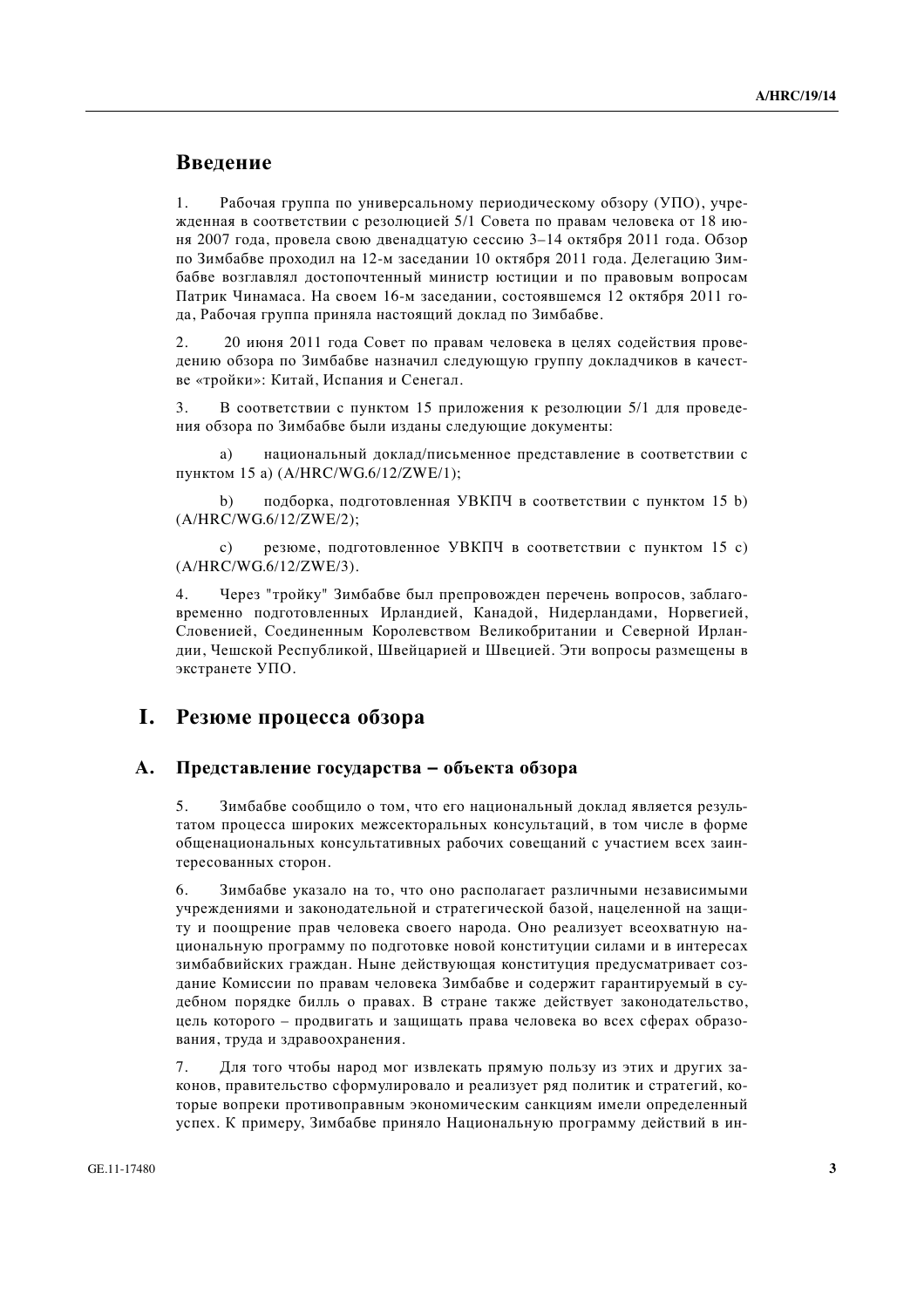тересах детей и Национальный план действий в интересах сирот и уязвимых детей. Кроме того, на уровне полицейских участков, больниц и судов созданы подразделения, действующие в интересах жертв преступлений. Республиканская полиция Зимбабве имеет в каждом полицейском участке службу по обжалованию действий полиции, которая занимается всеми случаями жестокого обрашения со стороны полиции и прелполагаемого неналлежашего рассмотрения ею дел. В соответствии с Конституцией страны созданы Избирательная комиссия и Комиссия по средствам массовой информации.

8. Национальная гендерная политика содействует отстаиванию прав женщин. Инвестирование больших срелств в образование после обретения страной независимости и начатая правительством в 2000 году программа земельной реформы внесли огромный вклад в расширение прав и возможностей доселе бедных слоев коренных зимбабвийских граждан. Политика перевода на национальную основу и расширения экономических прав и возможностей содействовала и благоприятствовала более широкому участию коренного населения в основных сферах экономической деятельности и доступу к средствам производства и лостижению самообеспеченности.

9. Что касается критических замечаний, высказываемых, в частности, по поводу Закона об охране общественного порядка и обеспечении безопасности (ЗОПБ) и Закона о доступе к информации и защите частной жизни (ЗДИЧЖ), то 3имбабве по-прежнему считает, что оба эти закона, как и другие законы, - это справедливые и отвечающие Конституции механизмы, цель которых – регулировать провеление собраний и митингов в лемократическом госуларстве. Оно решительно несогласно с мнениями, что эти законодательные акты неоправданно ущемляют определенные свободы личности, и отмечает, что в законодательстве ряда государств-членов имеются на удивление схожие законы.

10. В Зимбабве существует независимая судебная система, в задачи которой входит беспристрастное толкование законов о правах человека и постоянное совершенствование судебной практики в области прав человека. Конституция страны гарантирует независимость судебной власти, и недавно принятый Закон о судебной службе обеспечил ее бюджетную автономию.

11. Исполнительную власть в Зимбабве представляет правительство национального елинства (ПНЕ) из прелставителей трех велуших политических партий, которые подписали Общее политическое соглашение (ОПС), заключенное при посредничестве Сообщества по вопросам развития стран юга Африки  $(CA\mathcal{I}K).$ 

12. Зимбабве дало ответы на вопросы, заблаговременно подготовленные несколькими государствами-членами. Делегация сообщила о том, что три политические партии достигли договоренности о правовой базе, гарантирующей свободные и справедливые выборы. Эта правовая база закреплена в законопроекте о поправке к избирательному законодательству, который находится на рассмотрении парламента.

13. Что касается ЗОПБ, то делегация подтвердила, что этот Закон в его нынешнем виде адекватно регулирует проведение митингов, собраний и демонстраций. В текст ЗОПБ в 2007 году были внесены поправки, ставшие итогом переговоров с участием ведущих политических партий, и за их основу были взяты положения аналогичного законодательства Южной Африки.

14. Кроме того, ОПС учитывает необходимость профессиональной подготовки сотрудников сектора безопасности по таким вопросам, как права человека. Службы обеспечения безопасности призваны охранять и защищать действие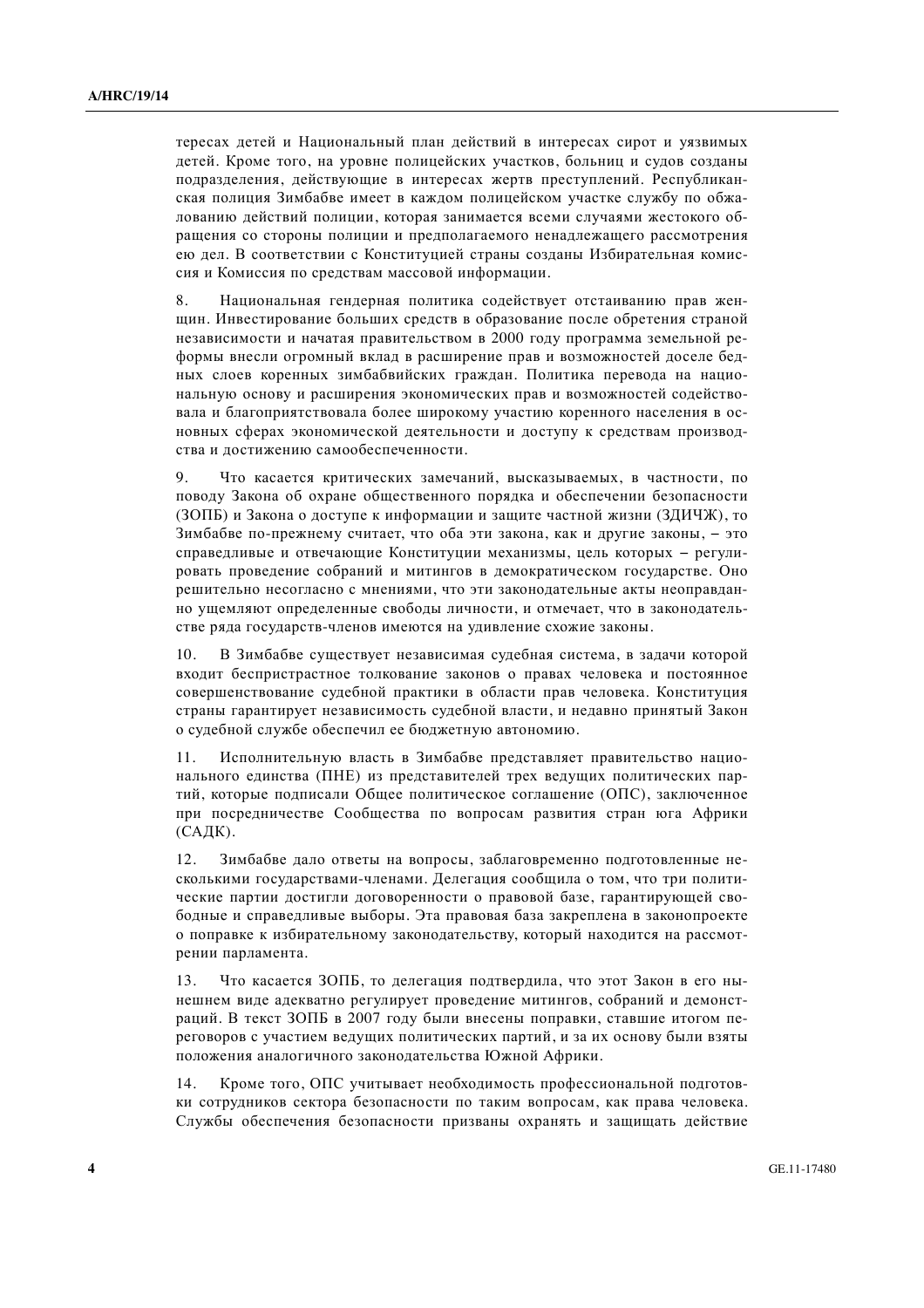Конституции Зимбабве, и деятельность их представителей регулируется парламентскими актами, правилами и уложениями. Озабоченность стран Запада политизацией деятельности органов полиции и военных властей неуместны, субъективны и ошибочны. Реформа сектора безопасности, которая требовала бы отправления в отставку бывших борцов за независимость из рядов военизированных структур, является неприемлемой.

15. Что касается смертной казни, то этот вопрос в настоящее время рассматривается в рамках процесса разработки новой конституции. Возможность ратификации второго Факультативного протокола к Международному пакту о гражданских и политических правах станет предметом рассмотрения, когда будет выработана позиция по вопросу о целесообразности сохранения или отмены смертной казни. Делегация Зимбабве сообщила о том, что ратификация Конвенции против пыток активно рассматривается правительством, которое планирует провести обзор законодательства и выявить пробелы, прежде чем оно ратифицирует и сделает Конвенцию частью внутреннего законодательства.

16. Лелегация проинформировала Рабочую группу о том, что законодательство, регулирующее содержание правонарушителей под стражей, соответствует принятым Организацией Объединенных Наций Минимальным стандартным правилам обращения с заключенными. Кроме того, правительство создало межведомственную целевую группу с целью обзора условий содержания в местах лишения свободы и вынесения рекомендаций по их улучшению.

17. Зимбабве заявило о том, что оно приняло в 2007 году Закон о насилии в семье. В соответствии с этим Законом в 2009 году был создан Совет по борьбе с насилием в семье, обладающий широким мандатом осуществлять надзор за соблюдением этого Закона. В каждом полицейском участке создана секция по работе с жертвами преступлений, в которой служат сотрудники полиции, которые прошли спецподготовку по работе с делами о насилии в семье.

18. Что касается утверждений о продолжающейся конфискации земельных участков, то делегация сообщила о том, что все сельскохозяйственные земли объявляются в официальном государственном вестнике и национализируются в соответствии с Поправкой № 17 к Конституции, и поэтому вопрос об их незаконной конфискации земель не может возникать. Программа земельной реформы и распределения земель (ПЗРРЗ) почти полностью завершена. Сам акт национализации не может быть оспорен в судах, однако вопросы о компенсации за произведенные улучшения могут быть предметом судебного разбирательства. Сельскохозяйственные рабочие входят в число лиц, получающих пользу от реализации ПЗРРЗ. Что касается положений Закона об объявленных в официальном вестнике земельных участках (последующие положения), то, согласно ныне действующему порядку, как только тот или иной земельный участок обнародован в официальном вестнике, она отходит в собственность государства.

19. Зимбабве поддерживает принцип недискриминации, и как таковой закон не содержит дискриминации в отношении кого-либо, включая правозащитников. Как и любое иное лицо, они могут быть подвергнуты аресту и преследоваться по закону за совершенные правонарушения.

20. Нехватка кадровых и материальных ресурсов отрицательно сказывается на решении вопроса о более оперативном прохождении дел через судебную систему. Законодательство уполномочивает Комиссию по судебной службе принимать на работу должностных лиц и сотрудников судов, которые ранее были в ведении Комиссии по государственной службе.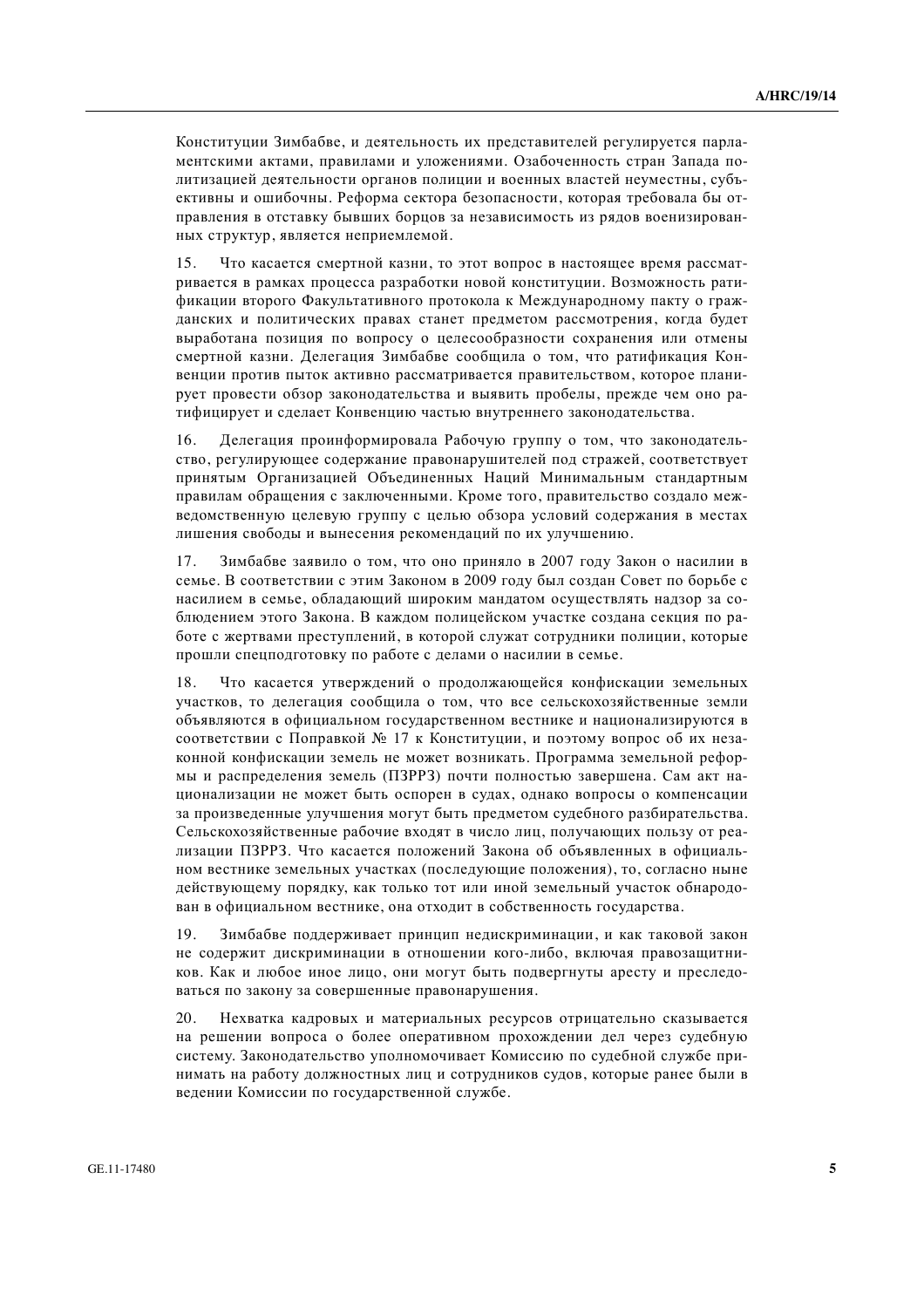21. Что касается независимого гражданского надзора над Полицейской службой, то делегация сообщила о том, что, согласно разделу 13 Закона о полиции, Генеральный комиссар полиции обязан представлять ежегодный доклад министру внутренних дел о деятельности Полицейской службы, и этот доклад должен быть внесен на рассмотрение парламента. Отраслевой комитет парламента по внутренним делам осуществляет надзорную функцию над деятельностью Полицейской службы.

22. Что касается Комиссии по правам человека Зимбабве, то лелегация подчеркнула, что в парламент внесен законопроект о начале функционирования этой Комиссии. Комиссия внесла свой вклад в этот законопроект с целью гарантировать свою независимость согласно Парижским принципам. При этом важным сдерживающим фактором по-прежнему остается вопрос финансирования. Пока же правительству удалось вылелить служебные помешения для этой Комиссии, которые были переданы в ее распоряжение.

23. Стремясь разобраться с жалобами на нарушения прав человека, имевшие место до февраля 2009 года. Зимбабве учредило Орган по обеспечению национального возрождения, единства и объединения (OHBEO). На него возложена работа по достижению национального возрождения, единства и объединения в отношении жертв вооруженного конфликта до и после получения независимости с целью примирения ранее поляризованного населения.

24. Что касается выполнения рекомендаций, вынесенных в 2005 году Специальным представителем Генерального секретаря Организации Объединенных Наций по вопросам населенных пунктов, то в Зимбабве действуют законы и правила о градостроительстве, обязательные к соблюдению. Те лица, которые в 2005 году подверглись выселению, нарушали эти правила. Правительство и органы местного самоуправления располагают механизмами, через которые они в силах обеспечить всех алекватным жильем.

25. В период с 2002 по 2008 год в Закон о доступе к информации и защите частной жизни и Закон о службах вещания был внесен ряд поправок после того, как Верховный суд отменил положения, признанные противоречащими Конституции. В них больше нет положений, которые носили бы неконституционный характер.

26. Делегация вновь подтвердила приверженность Зимбабве своим обязательствам в области прав человека и выразила надежду на то, что Совет окажет правительству страны помощь в деле более решительного продвижения и защиты прав ее граждан.

#### В. Интерактивный диалог и ответы государства – объекта обзора

27. В ходе интерактивного диалога с заявлениями выступили 55 делегаций. Дополнительные заявления, которые не могли быть заслушаны в холе интерактивного диалога из-за нехватки времени, размещаются на экстранете универсального периодического обзора по мере их поступления<sup>1</sup>. Рекомендации, высказанные в ходе диалога, приводятся в разделе II настоящего доклада.

Страны, которые не имели возможности выступить с очными заявлениями: Аргентина, Чили, Швеция, Уругвай, Мозамбик, Нидерланды, Ботсвана, Судан, Латвия, Конго, Коста-Рика, Объединенная Республика Танзания, Маврикий, Лесото и Сенегал.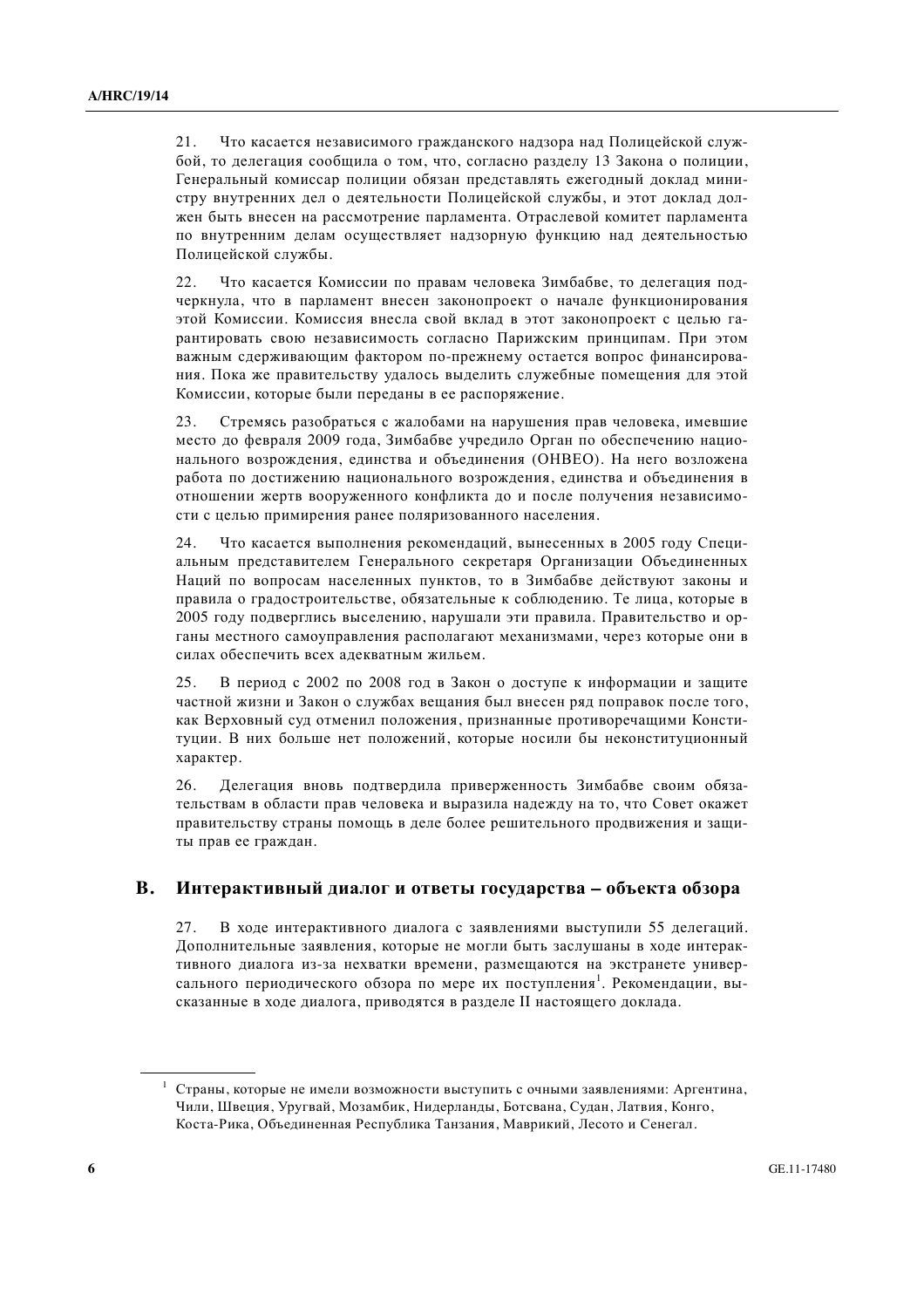28. Южная Африка отметила те препятствия, которые стоят на пути усилий по соблюдению прав человека, включая наложенные экономические санкции. Она обратила внимание на предпринимаемые в настоящее время усилия по устранению препятствий на пути выполнения ОПС и на подготовку новой конституции. Она обратила также внимание на сообщения относительно озабоченности по поводу выполнения всеобъемлюших политических рамок по вопросу генлерного равенства и проблем, связанных с обеспечением прав летей, находящихся в уязвимом положении. Она выступила с рекомендациями.

29. Алжир отметил факт восстановления макроэкономической стабильности после заключения в 2009 году ОПС. Он напомнил об общем для этих двух стран опыте расизма, колониального притеснения и о неизбирательном и деполитизированном ценностном значении прав человека. Он поддержал призыв Зимбабве к созданию с международной помошь адекватного потенциала для реализации приоритетных задач в области прав человека. Алжир выступил с рекомендациями.

30. Соелиненное Королевство Великобритании и Северной Ирланлии приветствовало создание Комиссии по правам человека. У него вызывает озабоченность отсутствие прогресса в других областях ОПС, и оно призвало правительство добиться полного выполнения ОПС до проведения любых выборов. Оно призвало Зимбабве к соблюдению своих обязательств в рамках Международного пакта об экономических, социальных и культурных правах и достижению целей в области развития, сформулированных в Декларации тысячелетия (ШРДТ), в областях образования и здравоохранения. Оно выступило с рекоменланиями.

31. Шри-Ланка приветствовала защиту и продвижение прав ребенка, крупные бюджетные ассигнования на образование и достигнутый показатель грамотности в 92 процента. Бангладеш с одобрением отметила сельскохозяйственную политику, нацеленную на достижение продовольственной безопасности и приверженность Зимбабве достижению ЦРДТ. Оно выступило с рекомендациямu.

32. Ангола с удовлетворением отметила усилия Зимбабве по улучшению положения в области прав человека, несмотря на встречаемые экономические трулности. Ангола залала вопрос о мерах, принимаемых для борьбы с проблемой отъезла из страны высококвалифицированных калров. Она лала высокую оценку мерам, принимаемым Зимбабве для улучшения положения женщин, и просила представить более подробную информацию о программах таких специальных мер позитивного характера. Ангола выступила с рекомендациями.

33. Намибия указала на то, что национальные выборы являются внутренним делом, и настоятельно призвала международное сообщество воздерживаться от вмешательства в этот процесс. Намибия призвала к немедленной отмене санкций в отношении Зимбабве. Она призвала Зимбабве продолжать реализацию политики национального примирения. Намибия выступила с рекомендацией.

34. Уганда коснулась вопроса о признании правительством особых потребностей уязвимых групп, таких, как женщины, дети и больные СПИДом. Она отметила, что Зимбабве выявила ряд проблем и ограничений. Уганда выступила с рекомендацией.

35. Свазиленд напомнил о том, что Зимбабве переживает труднее экономические времена и испытывает трудности с оказанием основных услуг. Свазиленд рекомендовал правительству национального единства (ПНЕ) продолжать работу по восстановлению экономики и государственных институтов, включая Орган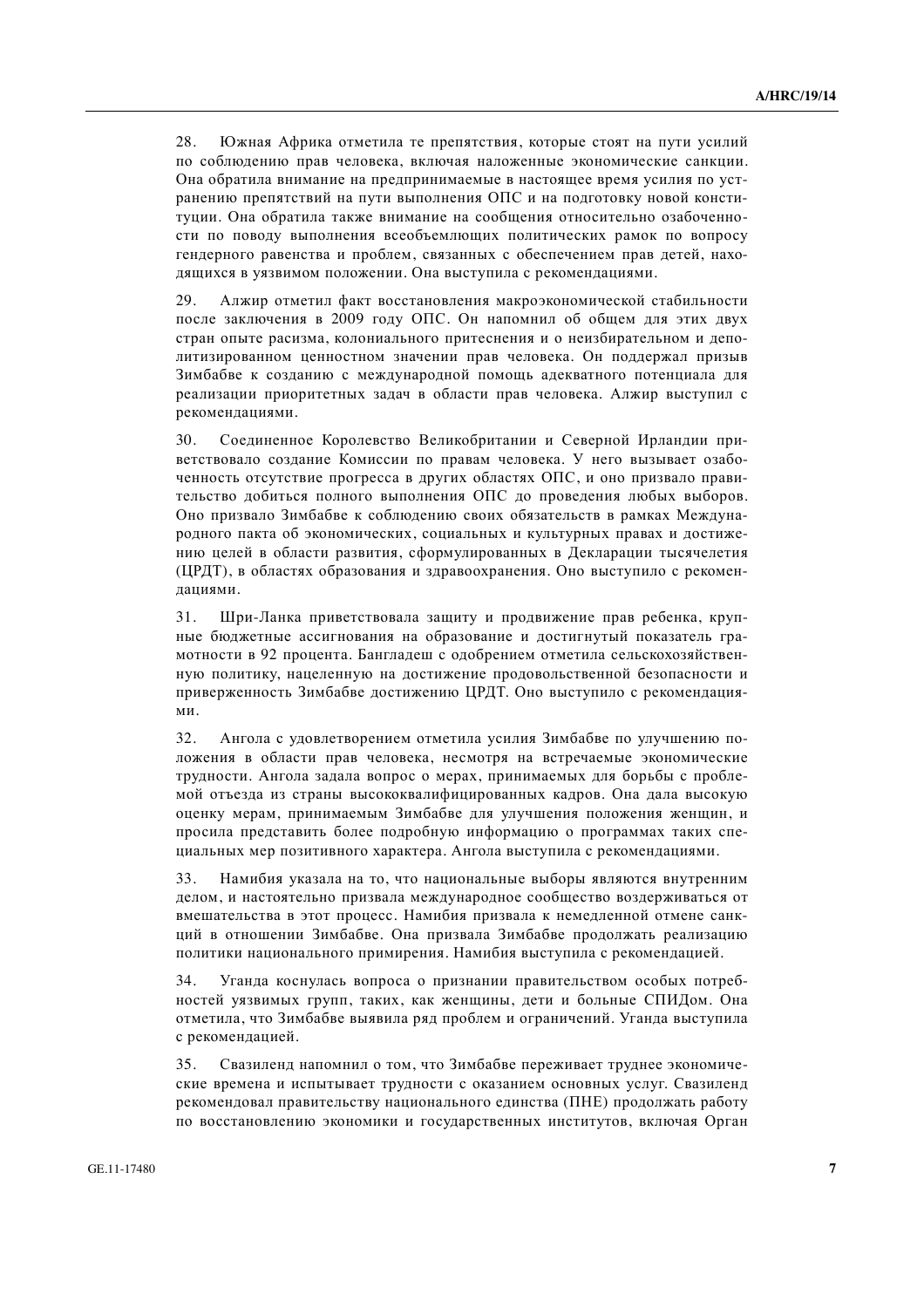по обеспечению национального возрождения, единства и объединения. Свазиленд обратился к международному сообществу с призывом оказать Зимбабве столь необходимую ему помощь. Он выступил с рекомендацией.

36. Эфиопия признала позитивные подвижки в Зимбабве и ее усилия по продвижению и защите прав человека и дала высокую оценку сотрудничеству Зимбабве с Советом по правам человека и договорными органами Организации Объединенных Наций. Эфиопия выступила с рекомендациями.

37. Венесуэла (Боливарианская Республика) отметила приверженность Зимбабве правам человека, несмотря на экономические трудности, вызванные противозаконными санкциями и ограниченным доступам к кредиту и международной помощи в области развития. Она отметила доступ малоимущих к образованию, политику всеобщего начального образования и высокий показатель грамотности. Она признала достижения в области гендерного равенства и программу государственной помощи пожилым людям. Венесуэла выступила с рекомендацией.

38. Куба отметила усилия Зимбабве в области прав человека, но при этом также и тот факт, что им мешают санкции, которые представляют собой главные препятствия на пути Зимбабве к развитию. Куба предложила отменить санкции. Куба отметила, что, несмотря на трудности и вызовы, Зимбабве добилась положительных результатов, а также ее приверженность продвижению и защите прав человека, в частности через реализацию Национальной стратегии здравоохранения, меры по обеспечению продовольственной безопасности, борьбу с ВИЧ/СПИЛом, меры по поошрению образования, сохранению окружающей среды и доступу к чистой воде и санитарии. Куба выступила с рекоменлацией.

39. Беларусь отметила введенные в одностороннем порядке санкции, которые негативно сказываются на положении с правами человека в Зимбабве, его развитии и на отсутствии информации в этом отношении в документах к УПО. Она дала высокую оценку усилиям по борьбе с пандемиями, обеспечению всеобщего начального образования и борьбе с торговлей людьми. Беларусь выступила с рекомендацией.

40. Марокко положительно отозвалась о "Женском парламентском комитете", залача которого – солействовать лостижению генлерного равенства в парламенте. Она отметила потребность Зимбабве в помощи с целью наращивания своего потенциала в сфере прав человека и призвала УВКПЧ содействовать удовлетворению этих потребностей. Марокко выступила с рекомендациями.

41. Гана приняла к сведению законы в области прав человека, принятые парламентом, и приветствовала создание Комиссии по правам человека Зимбабве. Она отметила Политику обеспечения всеобщего начального образования и Модуль базовой помощи в целях содействия доступу неимущих и инвалидов к образованию и задала вопрос о сфере охвата и результатах такой политики. Гана выступила с рекомендациями.

42. Корейская Народно-Демократическая Республика дала высокую оценку приверженности Зимбабве делу защиты и поощрения прав человека, несмотря на экономические трудности, создаваемые противозаконными санкциями. Она с одобрением отозвалась о шагах, предпринятых Зимбабве в направлении достижения высокого качества жизни к 2020 году. Она обратилась с призывом к странам, которые ввели противозаконные санкции, отменить их с тем, чтобы содействовать поощрению и защите прав человека. Она выступила с рекоменланиями.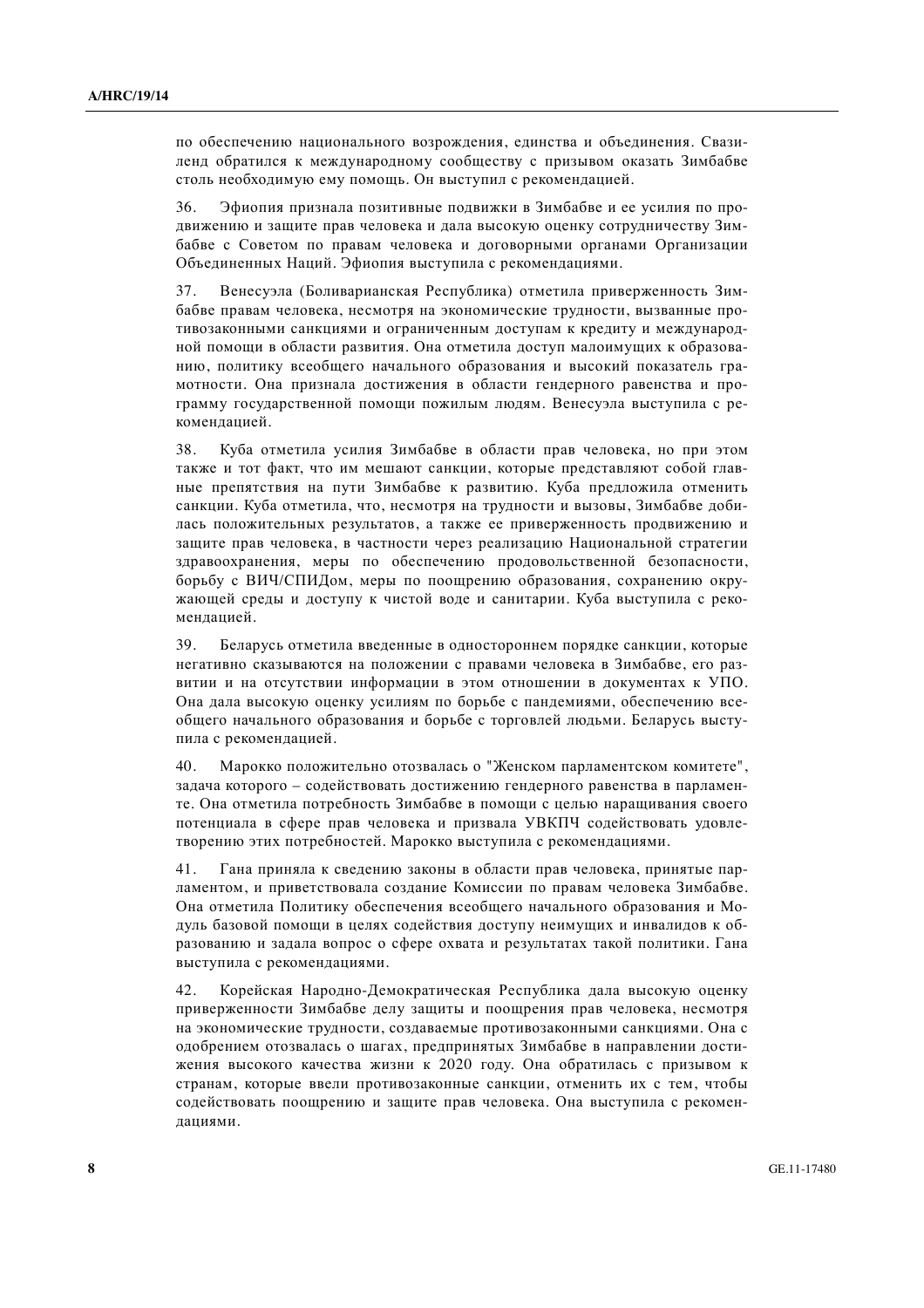43. Мьянма высоко отозвалась об усилиях Зимбабве по поощрению и защите основных прав, отметив создание Управления общественного защитника, цель которого защищать граждан от административных злоупотреблений. Мьянма с удовлетворением отметила принятие ряда законов по защите прав женщин и высокий уровень посещаемости начальной школы и показателей грамотности. Мьянма выступила с рекомендациями.

44. Новая Зеландия отметила достигнутый в последнее время Зимбабве прогресс в иммунизации против кори, снижении заболеваемости малярией и высокий уровень грамотности, а также подвижки в преодолении сохраняющихся проблем. Новая Зеланлия выразила озабоченность по поволу расслелований нарушений, допущенных в 2008 году, и ответственности за них, и относительно последствий ЗОПБ для свободы прессы и продолжающих поступать сообщений о плохом обрашении с заключенными. Она выступила с рекоменлациями.

45. Соединенные Штаты Америки выразили свое разочарование тем фактом, что Комиссия по правам человека Зимбабве еще не приступила к работе или не имеет характера независимого, созланного в соответствии с Конституцией, органа. Они выразили озабоченность по поводу роста политически мотивированного насилия, повторяющихся попыток должностных лиц потворствовать произвольному аресту и притеснению адвокатов, представляющих правозащитников, использования Закона о диффамации для контроля над СМИ и по поводу фактов нарушения прав человека в алмазодобывающей общине Маранге. Они выступили с рекомендациями.

46. Российская Федерация выразили свое удовлетворение тем, что Зимбабве ратифицировала большинство основных инструментов по правам человека. По ее мнению, внесение в 2009 году поправок в Конституцию и создание Комиссии по правам человека и Управления общественного защитника будут содействовать усилению защиты прав человека. Она выступили с рекомендациями.

47. Япония приветствовала ОПС. Она выразила озабоченность по поводу насилия во время выборов в 2008 году, наличия цензуры, задержек с представлением докладов договорным органам и небольшого числа принятых посещений мандатариями специальных процедур. Япония призвала к своевременному принятию новой конституции, настоятельно призвала к различным реформам, гарантирующим своболные и справелливые выборы, и рекоменловала правительству принять наблюлателей за выборами. Япония выступила с рекоменлациями.

48. Китай с удовлетворением отметил достижения Зимбабве в работе по профилактике ВИЧ/СПИДа и высокие показатели грамотности, а также меры, принятые для искоренения дискриминации, в том числе в отношении инвалидов, престарелых и женщин. Китай выразил надежду на то, что Зимбабве будет и впредь выполнять свою стратегию по сокращению масштабов нищеты в целях содействия всестороннему социально-экономическому развитию. Китай призвал соответствующие страны к скорейшей отмене санкций в отношении Зимбабве с тем, чтобы его народ мог полнее пользоваться своими правами человека.

49. Австралия по-прежнему испытывала глубокое беспокойство по поводу положений с правами человека в Зимбабве. Она призвала положить конец политически мотивированному насилию, притеснению и задержанию парламентариев и представителей гражданского общества. Австралия при этом подчеркнула большое значение усилий САДК по содействию выполнению "дорожной карты" в направлении проведения легитимных выборов в условиях, свободных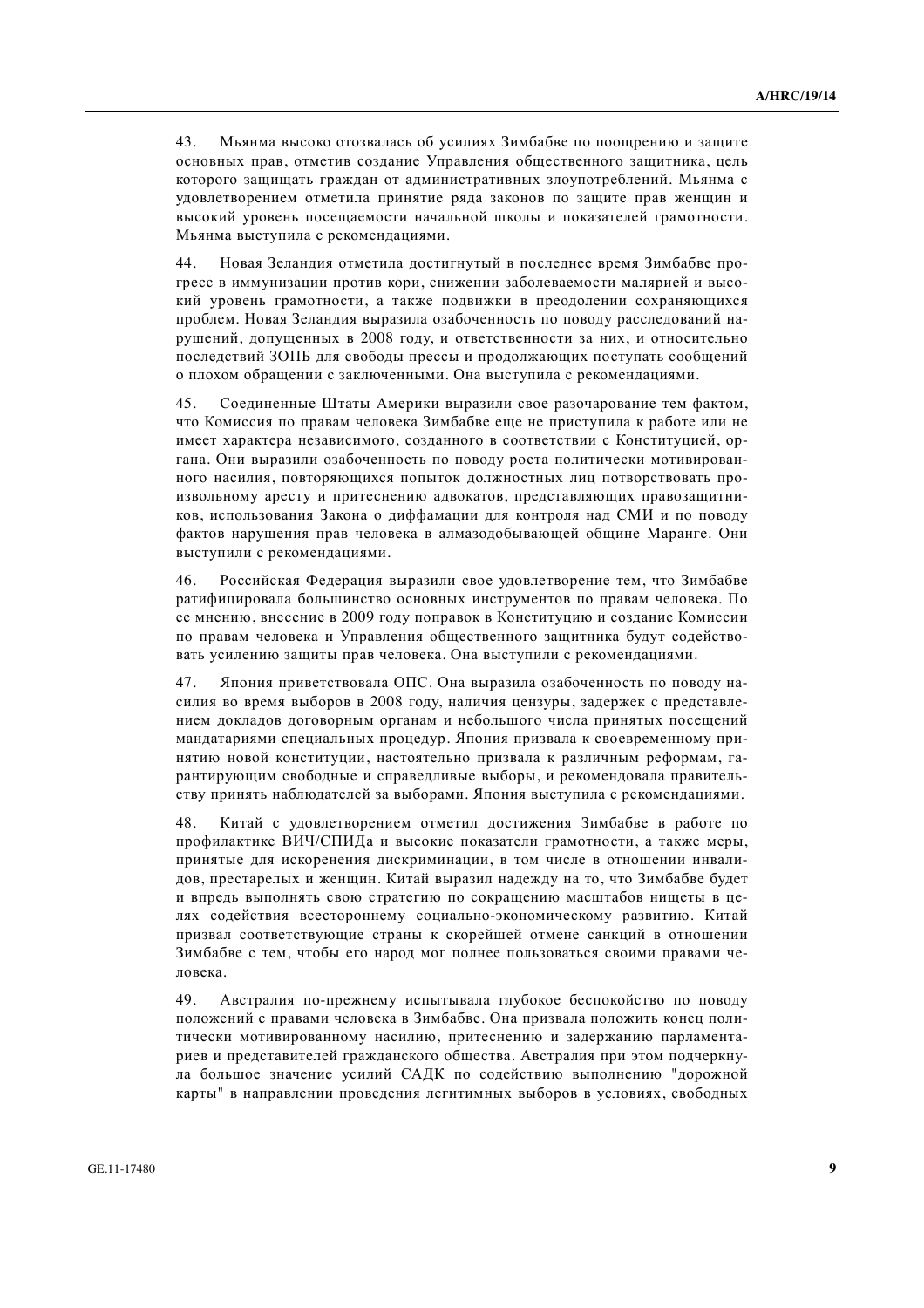от притеснения и насилия, согласно новой конституции. Австралия выступила с рекомендациями.

50. Канада заявила, что последние выборы были омрачены насилием и что виновные в нем еще не предстали перед законом. Канада отметила совершаемые в настоящее время акты политически мотивированного притеснения, в том числе в отношении религиозных групп. Канада настоятельно призвала Зимбабве активизировать усилия по улучшению положения женщин. Канада выступила с рекомендациями.

51. Италия выразила мнение, что прелстоящие всеобшие и презилентские выборы должны быть хорошо подготовлены и сопровождались адекватными гарантиями легитимности и транспарентности. Италия высказала замечания, что свобода выражения мнений и прессы по-прежнему серьезно ограничены. Ей хотелось бы знать, какие шаги предприняты для защиты прав лиц, принадлежащих к этническим меньшинствам, в частности в Матабелеленде. Италия настоятельно призвала Зимбабве объявить мораторий на смертную казнь. Италия выступила с рекомендациями.

52. Исламская Республика Иран отметила, что, несмотря на экономические трулности, вызванные незаконно ввеленными санкциями, Зимбабве лостигла прогресса в поошрении и зашите прав человека. Иран просил Зимбабве пояснить те отрицательные последствия, которые незаконные санкции имели для страны и осуществления прав человека населением страны. Иран выступил с рекомендациями.

53. Франция особо отметила, что, несмотря на введенный *de facto* мораторий на смертную казнь, по-прежнему выносятся смертные приговоры и что положение в плане пыток и жестокого обращения по-прежнему вызывает тревогу. Она приняла к свелению созлание Комиссии по правам человека, но при этом указала на то, что она еще не приступила к работе. Франция выразила озабоченность тем, что конституционные положения, запрещающие дискриминацию, не выполняются. Франция выступила с рекомендациями.

54. Что касается усилий, предпринимаемых в области гендерного равенства и расширения прав и возможностей женщин, то Зимбабве является участником ключевых инструментов, таких, как Конвенции о ликвидации всех форм дискриминации в отношении женщин, Конвенции о правах ребенка, и других региональных инструментов. Разработаны имплементационные рамки для Национальной политики гендерного равенства 2004 года в качестве руководства для деятельности различных заинтересованных сторон в деле вынесения гендерных вопросов на передний план в их соответствующих секторах. В дополнение к этому во всех министерствах и департаментах назначены координаторы по гендерным вопросам на уровне директоров. Правительство также ввело бюджетирование с учетом гендерной проблематике в целях придания оперативного характера работе по выполнению Национальной гендерной политики. В целях оказания женщинам помощи в доступе к финансовым средствам для реализации своих создающих прибыль проектов правительство создало Женский фонд развития в дополнение к другим конкретным формам кредитов.

55. Что касается участия женщин в политической жизни и принятии решений, то здесь правительство добилось определенных успехов. Впервые в истории страны женщины занимают ключевые государственные посты. Однако еще немало предстоит сделать, и женщины требуют от правительства введения закрепленных в конституционном порядке квот для более широкого участия женщин в политической жизни и принятии решений.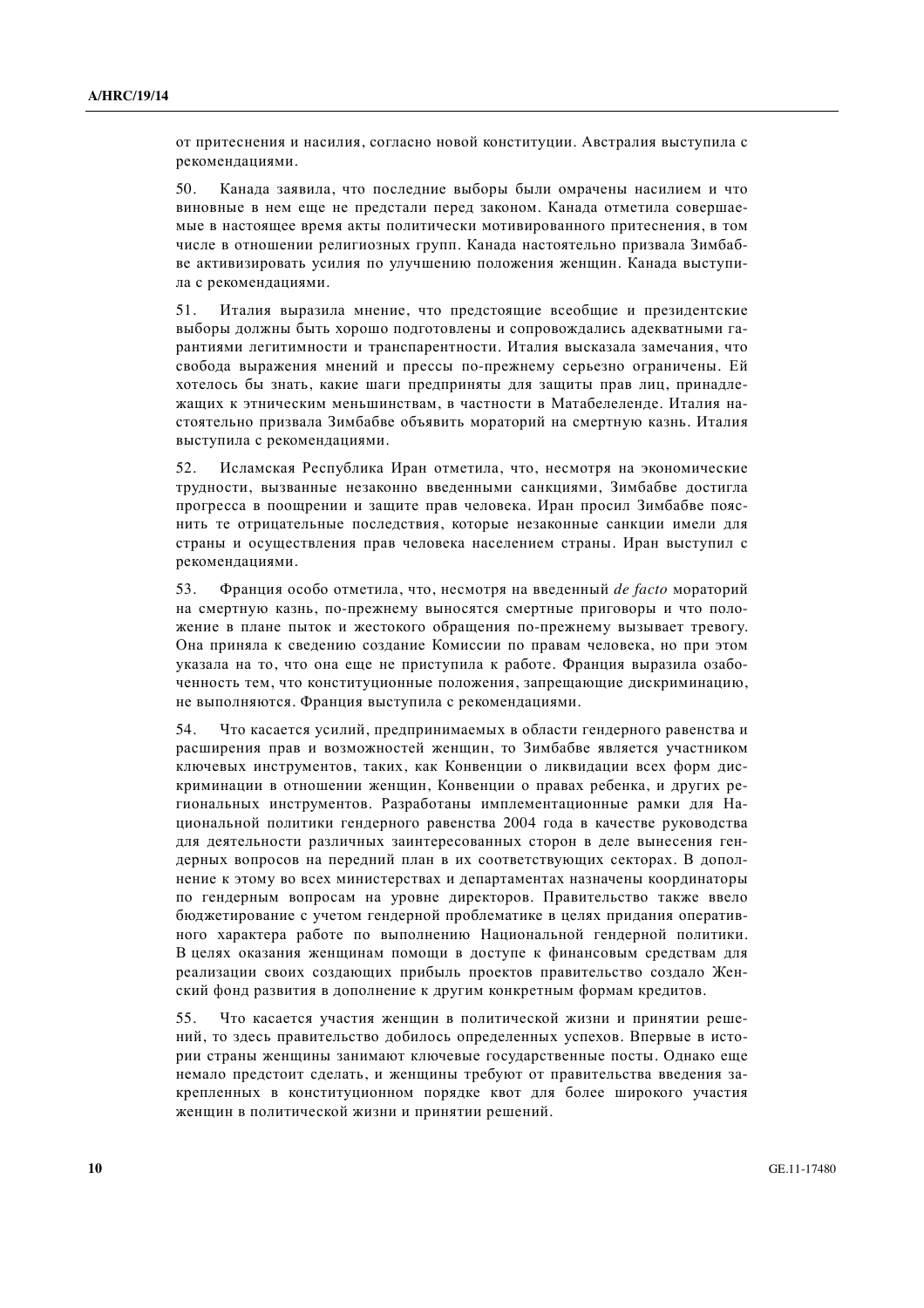56. Зимбабве подчеркнуло, что незаконно введенные санкции в отношении страны имели негативные последствия и не позволили ей достичь некоторых из целей в области развития, сформулированных в Декларации тысячелетия, поскольку они воспрепятствовали получению страной льготных кредитов и займов на цели развития у Всемирного банка и Международного валютного фонда. Зимбабве, тем не менее, удалось достичь ряда успехов в области образования благодаря выполнению в 2005 году Политики по раннему развитию детей.

57. Зимбабве добилось показателя грамотности в 92 процента – наивысший показатель грамотности в Африке согласно оценке, проведенной в 2010 году Программой развития Организации Объелиненных Наций. Кроме того, лоступ к высшему образованию также расширился благодаря функционированию в стране девяти государственных и четырех частных университетов. Зимбабве добилось гендерного паритета посешаемости на уровне начальной школы и того же показателя в 51/49 на уровне средней школы. Благодаря специальным мерам позитивного характера почти 40 процентов студентов университетов составляют девушки.

58. Зимбабве указало на то, что ОПС является внутренней договоренностью политических партий. Его эволюция и выполнение является делом самих политических партий.

59. Демократическая Республика Конго приветствовала усилия, предпринятые для создания институционных рамок, для поощрения и защиты прав человека, и с удовлетворением отметила тот факт, что Зимбабве является участником ряда международных и региональных правозащитных инструментов. Она выступила с рекомендациями.

60. Буркина-Фасо особо отметила действия, предпринятые в рамках Национального плана лействий в интересах летей. Она также отметила, что политическая и экономическая нестабильность ослабили потенциал страны в деле оказания основных социальных услуг, необходимых для продвижения прав человека. Буркина-Фасо выступила с рекомендациями.

61. Сингапур отметил тот факт, что Зимбабве добилось впечатляющих результатов на ряде важных направлений. Однако он подчеркнул, что страна попрежнему сталкивается со значительными трудностями, вызванными пандемией ВИЧ/СПИДа. Сингапур выступил с рекомендациями.

62. Вьетнам задал делегации вопрос, может ли она поделиться мерами, предпринимаемыми или планируемыми в целях обеспечения права населения на продовольствие, особенно для тех, кто проживает в удаленных и сельских районах. Вьетнам выступил с рекомендациями.

63. Австрия задала вопрос, как Зимбабве решает проблему безнаказанности и обеспечивает независимость деятельности прокурорских органов и как оно расследует дела о якобы имевших место суммарных казнях, пытках и сексуальном насилии в июне и июле 2008 года. Австрии хотелось бы знать, как Зимбабве планирует сократить практику задержания до суда. В заключение она задала вопрос, используется ли телесное наказание в качестве дисциплинарной меры в пенитенциарных учреждениях. Австрия выступила с рекомендациями.

64. Чешская Республика выступила с рекомендациями.

65. Замбия отметила, что Зимбабве является участником ряда инструментов в области прав человека. Она выступила с рекомендациями.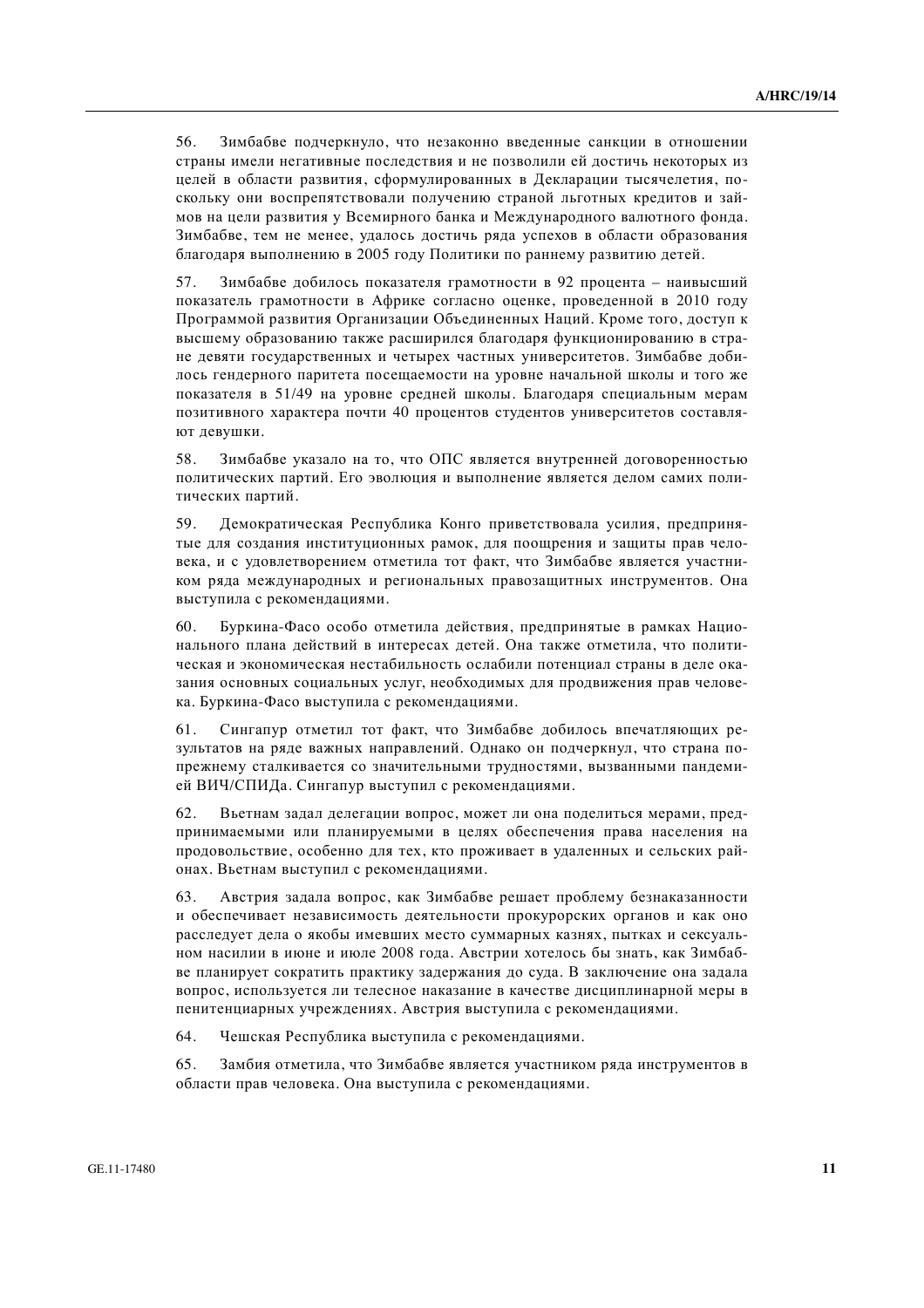66. Норвегия вновь заявила о своей поддержке ПНЕ и проходящего в настоящее время конституционного процесса и высказала надежду на то, что он приведет к свободным и справедливым выборам. Однако она выразила свою озабоченность по поводу случаев произвольного ареста, задержания и притеснения активистов гражданского обшества. НПО и правозашитников. Норвегия выступила с рекомендациями.

67. Чад отметил, что, несмотря на усилия, предпринимаемые в области прав человека и гуманитарного права, еще немало прелстоит слелать, особенно из-за санкций в отношении Зимбабве. Он также просил поделиться информацией о материальном солержании конкретных законов. Чал выступил с рекоменлация**ми** 

68. Индия отметила усилия Зимбабве по поощрению участия женщин в политической жизни и принятии решений и отсутствие конкретных положений относительно квот, выразив надежду на то, что пересмотр Конституции позволит обратить особое внимание на женщин и детей. Индия дала высокую оценку vспеху Зимбабве в деле повышения показателя грамотности. Индия отметила факт отсутствия продовольственной безопасности и задала вопрос, как он с ней планирует бороться. Индия отметила Комиссию по правам человека, настоятельно призвав к тому, чтобы она соблюдала Парижские принципы.

69. Мексика признала лостижения Зимбабве в области прав человека, в частности, создание комиссий по правам человека, СМИ, борьбе с коррупцией и выборам и факт включения ЦРДТ в ее политику социальной защиты, развитие сельского хозяйства, здравоохранения и гендерного равенства. Мексика ожилает, что законодательная база и административные меры этих комиссий отвечают международным стандартам и что Комиссия по правам человека полностью соответствует Парижским принципам. Мексика выступила с рекомендациями.

70. Республика Корея приветствовала предпринимаемые Зимбабве меры по защите и поощрению прав человека: Комиссия по правам человека Зимбабве; высокий показатель грамотности в стране; снижение показателя заболеваемости ВИЧ/СПИДом и ОПС. Она рекомендовала продолжить всеохватывающий процесс подготовки новой конституции. Она отметила недостаточное сотрудничество государства с некоторыми правозащитными механизмами. Несмотря на усилия Зимбабве по поошрению вылвижения на первый план генлерной проблематики и участие женщин в политической жизни, она выразила озабоченность по поводу примата обычного права в отношении браков и прав наследования. Она выступила с рекомендациями.

71. Бразилия признала предпринимаемые Зимбабве меры по повышению продовольственной безопасности, но отметила, что, несмотря на рост производства продовольствия, вопрос продовольственной безопасности по-прежнему вызывает озабоченность. Бразилия отметила высокие показатели посещаемости начальной школы в Зимбабве и уровня грамотности, однако по-прежнему выражала озабоченность последствия недостаточного питания для показателя школьного отсева. Она признала "мораторий de facto" на смертную казнь и проходящие в настоящее время конституционные дебаты по поводу возможности ее запрета. Бразилия выступила с рекомендациями.

72. Германия выразила озабоченность по поводу пыток, жестокого обращения и бесчеловечных условий содержания в тюрьмах, а также широко распространенной практики насилия со стороны вооруженных групп и молодежных бригад. Она задала вопрос о мерах, принимаемых в целях борьбы с безнаказанностью. Она упомянула цензуру и правительственный контроль над СМИ и по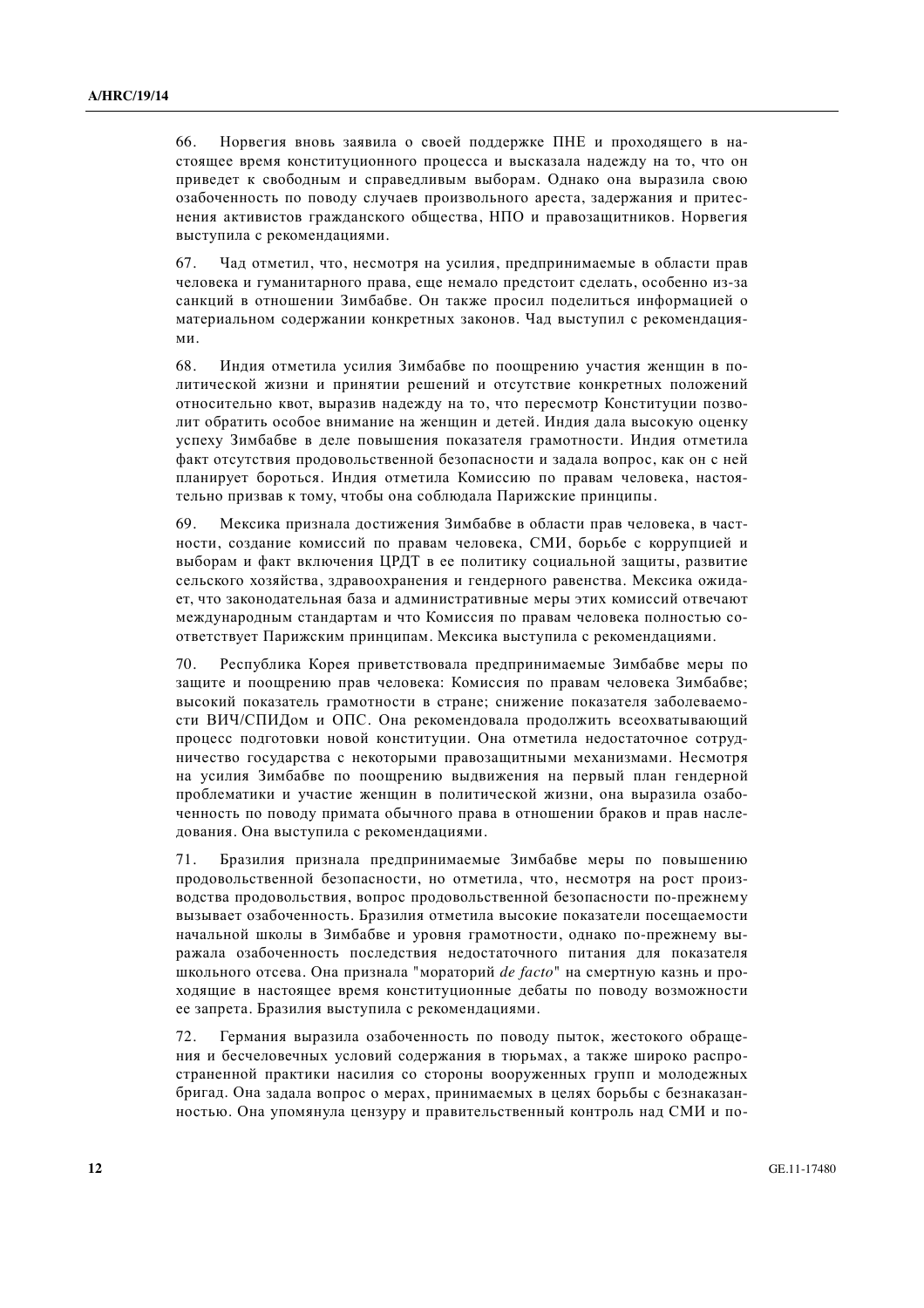ставила вопрос, как новая конституция будет гарантировать свободу прессы. Германия дала высокую оценку факту существования Комиссии по правам человека. Она отметила, что Закон об охране общественного порядка и обеспечения безопасности ограничивает право собраний. Германия выступила с рекомендациями.

73. Польша приветствовала участие Зимбабве в процессе УПО. Польша выступила с рекомендациями.

74. Малайзия отметила вызовы, с которыми сталкивается Зимбабве. Это в первую очерель экономические санкции, финансовая нестабильность, последствия ВИЧ/СПИДа, продолжающаяся засуха, вопросы благого управления и коррупции. Малайзия отметила, что ОПС и его формализация в форме законодательства – это мера в направлении обеспечения политической и экономической стабильности. Малайзия выступила с рекомендациями.

75. Португалия задала вопрос относительно поправки к правовым положениям о смертной казни. Португалия была озабочена положением с пытками, жестоким обращением и условиями содержания в тюрьмах, притеснением правозащитников, сексуальным насилием в отношении детей, детским трудом и торговлей детьми, несмотря на наличие Национальной программы действий в интересах летей. Португалия признала наличие Национальной политики по обеспечению домашних хозяйств средствами водоснабжения и санитарии, но отметила при этом отсутствие у уязвимых слоев населения доступа к чистой воде и элементарной санитарии.

76. Ирландия отметила ОПС и реформы избирательного процесса, а также правовые положения, отказывающие в праве на собрания и ассоциацию. Она настоятельно призвала Зимбабве в этой связи пересмотреть законодательство о поллержании обшественного порялка с тем, чтобы отстоять права на зашиту и безопасность и обеспечить беспристрастное соблюдение пересмотренного законодательства. Ирландия была также обеспокоена применением пыток и жестокого и унижающего достоинство обращения представителями государства. Ирландия выступила с рекомендациями.

77. Словакия положительно отметила факт создания института общественного защитника для защиты граждан от административных злоупотреблений, а также криминализацию торговли людьми. Словакия выступила с рекомендашиями.

78. Таиланд настоятельно призвал правительство обеспечить эффективное функционирование уже созданных правозащитных механизмов и укрепить верховенство права и судебную систему. Он также отметил, что определенные положения обычного права ограничивают права женщин. Таиланд выступил с рекомендациями.

79. Бангладеш дал Зимбабве высокую оценку за тот прогресс, который достигнут во многих социально-экономических и политических областях. Он также особо отметил те большие проблемы, с которыми страна сталкивается в плане обеспечения продовольственной безопасности и представленности женщин в выборных органах, а также проблему ВИЧ/СПИДа. Бангладеш выступил с рекомендациями.

80. Бельгия высказала сожаление по поводу того, что смертная казнь попрежнему фигурирует в Уголовном кодексе, и это несмотря на наличие моратория *de facto*. Бельгия упомянула о злоупотреблениях, совершенных армией и полицией, особенно в общине Маранге. Ей хотелось бы знать, как правительст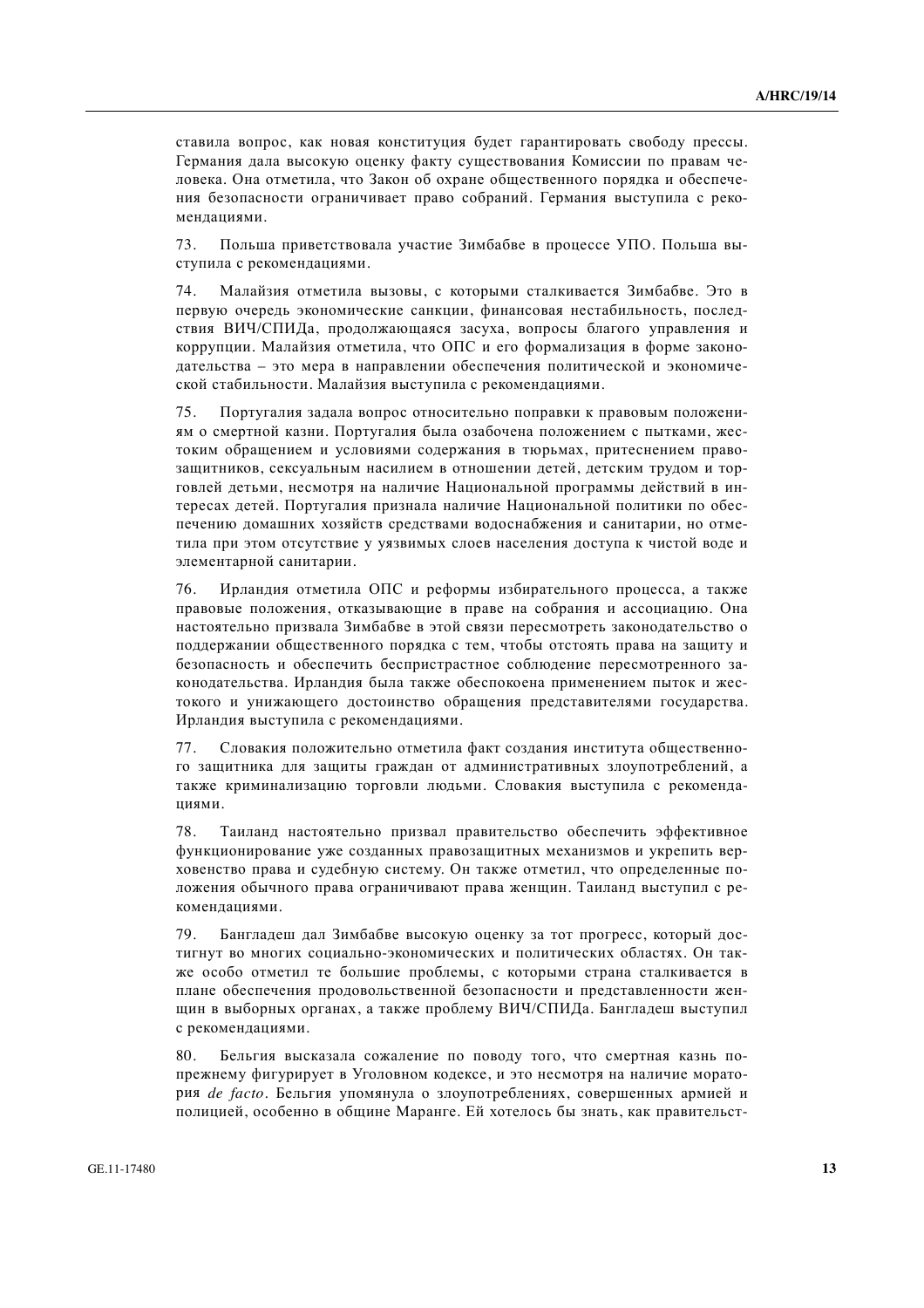во планирует поставить под запрет эти правонарушения, и какие санкции были приняты в отношении виновных. Бельгия выступила с рекомендациями.

81. Словения приветствовала подписание Рамочной программы Организации Объединенных Наций по оказанию помощи в целях развития Зимбабве. Она выразила озабоченность по поводу большого числа детей, занятых трудом, и той опасности для здоровья уязвимых слоев населения, которая представляет отсутствие доступа к чистой воде и санитарии. Словения выступила с рекомендациями.

82. Сирийская Арабская Республика дала высокую оценку усилиям Зимбабве по защите общественных свобод и продвижению демократии. Она заявила о том, что Зимбабве, как ранее, так и в настоящее время продолжает страдать от иностранного вмешательства, односторонних экономических и политических санкций, наложенных странами, которые стремятся помешать Зимбабве принимать независимые решения и завладеть ее ресурсами. Она рекомендовала Зимбабве продолжать свои усилия в направлении социально-экономического развити **я** 

83. Дания отметила позитивные подвижки в областях прав человека с момента заключения ОПС и созлания правительства народного единства, но при этом отметила рост в послелнее время случаев нарушения прав человека. Она обратила особое внимание на ограничение свобод собраний и ассоциаций, повсеместный контроль над СМИ и противозаконные аресты гражданских лидеров. Дания выступила с рекомендациями.

84. Индонезия с удовлетворением отметила прогресс, достигнутый после 2009 года, когда было создано ПНЕ, а также процесс пересмотра Конституции с целью включения в нее четких положений о поощрении и защите прав человека. Индонезия выступила с рекомендациями.

85. Румыния заметила элемент прогресса в общем положении с правами человека в стране, но при этом указала на то, что в системе защиты прав человека по-прежнему сушествуют большие проблемы. Она отметила, что, несмотря на полученное приглашение, Специальному докладчику по вопросу о пытках в 2009 году было отказано в праве на посещение. Румыния выступила с рекомендациями.

86. Швейцария с удовлетворением отметила тот факт, что правительство приняло национальную политику, нацеленную на поощрение демократического процесса. Однако она отметила, что виновники серьезных нарушений прав человека, совершенных в период последних президентских выборов, все еще не предстали перед законом. Она также указала на то, что, несмотря на официальное приглашение, в 2009 году Специальному докладчику по вопросу о пытках было отказано в доступе в страну. Швейцария выступила с рекомендациями.

87. Испания ожидает, что разработка новой Конституции позволит добиться прогресса в признании и защите прав человека в Зимбабве. Испания признала высокий уровень грамотности и результаты борьбы со СПИДом. Испания отметила факт переселения тысяч жителей общины Маранге и проведения операций по восстановлению порядка, в итоге которых тысячи людей лишились крыши над головой. Испания выступила с рекомендациями.

88. Что касается проблемы заботы о сиротах, возникшей в результате внутреннего конфликта в англиканской церкви, то Зимбабве указало на то, что министерство труда и социального обеспечения будет продолжать отслеживать ситуацию, дабы обеспечить, чтобы ни один сирота не остался неохваченным.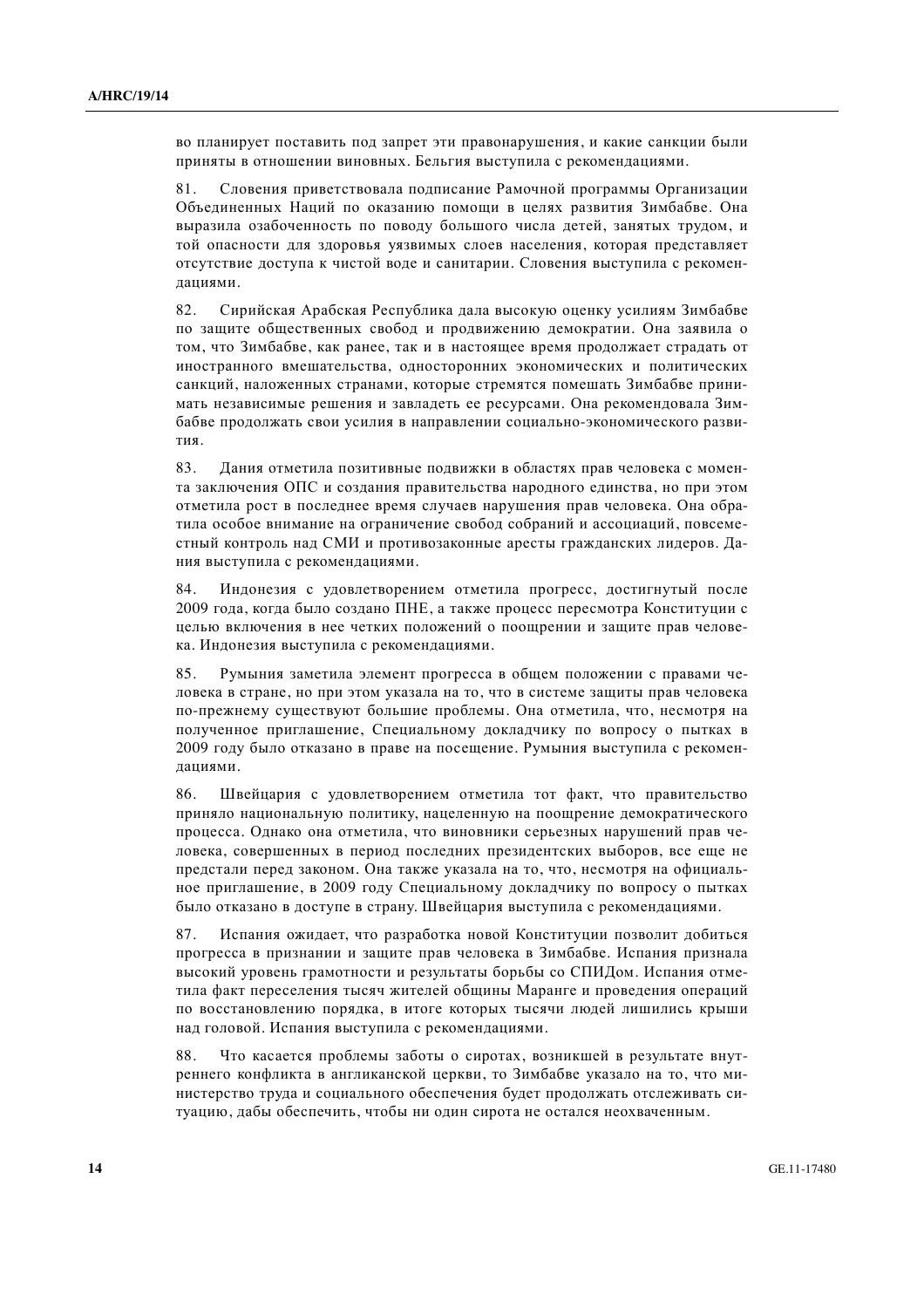89. Зимбабве напомнила о том, что ЗОПБ, будучи парламентским актом, не содержит дискриминации по признаку политической принадлежности, расы, пола и т. д. Задача ЗОПБ состоит в том, чтобы обеспечить деликатный баланс между правами демонстрантов и правами других граждан, которые хотели бы беспрепятственно заниматься своими повселневными лелами. Зимбабве указадо на то, что ее полиция участвует во многих миротворческих миссиях Организации Объелиненных Наций.

90. Что касается условий содержания в тюрьмах, то в 2000 году правительство ввело систему "открытой тюрьмы", цель которой – содействовать реабилитации и реинтеграции, позволив заключенным находиться вне тюремных стен и работать под минимальным надзором. Эта система нацелена на то, чтобы разгрузить тюрьмы страны и при этом активизировать программу реабилитации и реинтеграции заключенных в лоно общества. Существует одна открытая тюрьма для заключенных-мужчин. Однако в настоящее время ведется работа по созданию открытой тюрьмы для заключенных-женщин, и вынашиваются планы перевести всех заключенных-женщин в систему открытой тюрьмы, поскольку, как правило, они приговариваются к лишению свободы за правонарушения, которые не требуют содержания под стражей.

91. Правительство Зимбабве направило приглашение всем мандатариям специальных процедур, проблема возникла из-за провала попыток согласовать конкретные сроки посещений.

92. Зимбабве подняло вопрос о взаимозависимости между гражданскими и политическими правами и экономическими, социальными и культурными правами. Оно обратило особое внимание на тот факт, что государства-члены, как представляется, применяют двойные стандарты в отношении их обязательств в рамках Международного пакта о гражданских и политических правах и Международного пакта об экономических, социальных и культурных правах. Оно вновь заявило о том, что эти два набора прав взаимозависимы, и нарушение одного набора отрицательно сказывается на другом. Зимбабве подчеркнуло, что оно полвергается экономическим санкциям, незаконно ввеленным Европейским союзом, Соединенным Королевством, некоторыми странами Содружества и Соединенными Штатами, и что эти страны несут обязательства в рамках Международного пакта об экономических, социальных и культурных правах не наносить ущерба правам граждан развивающихся стран. Что касается алмазов из провинции Маранге, то делегация подчеркнула, что утверждение о якобы имеющих место нарушениях прав человека не соответствуют истине; Зимбабве пригласило страны посетить район Маранге без предварительного уведомления и оценить положение на месте, однако ни одна страна не откликнулась на это приглашение.

## **II.** Выводы и/или рекомендации\*\*

93. **Ниже излагаются сформулированные в ходе интерактивного диалога** рекомендации, которые были рассмотрены и поддержаны Зимбабве:

93.1 продолжать свои усилия по борьбе с торговлей людьми и рас**кмотреть возможность присоединения к Факультативному протоколу к** КПР, касающемуся торговли детьми, детской проституции и детской порнографии, и к Протоколу Организации Объединенных На-

<sup>\*\*</sup> Выводы и рекомендации не редактировались.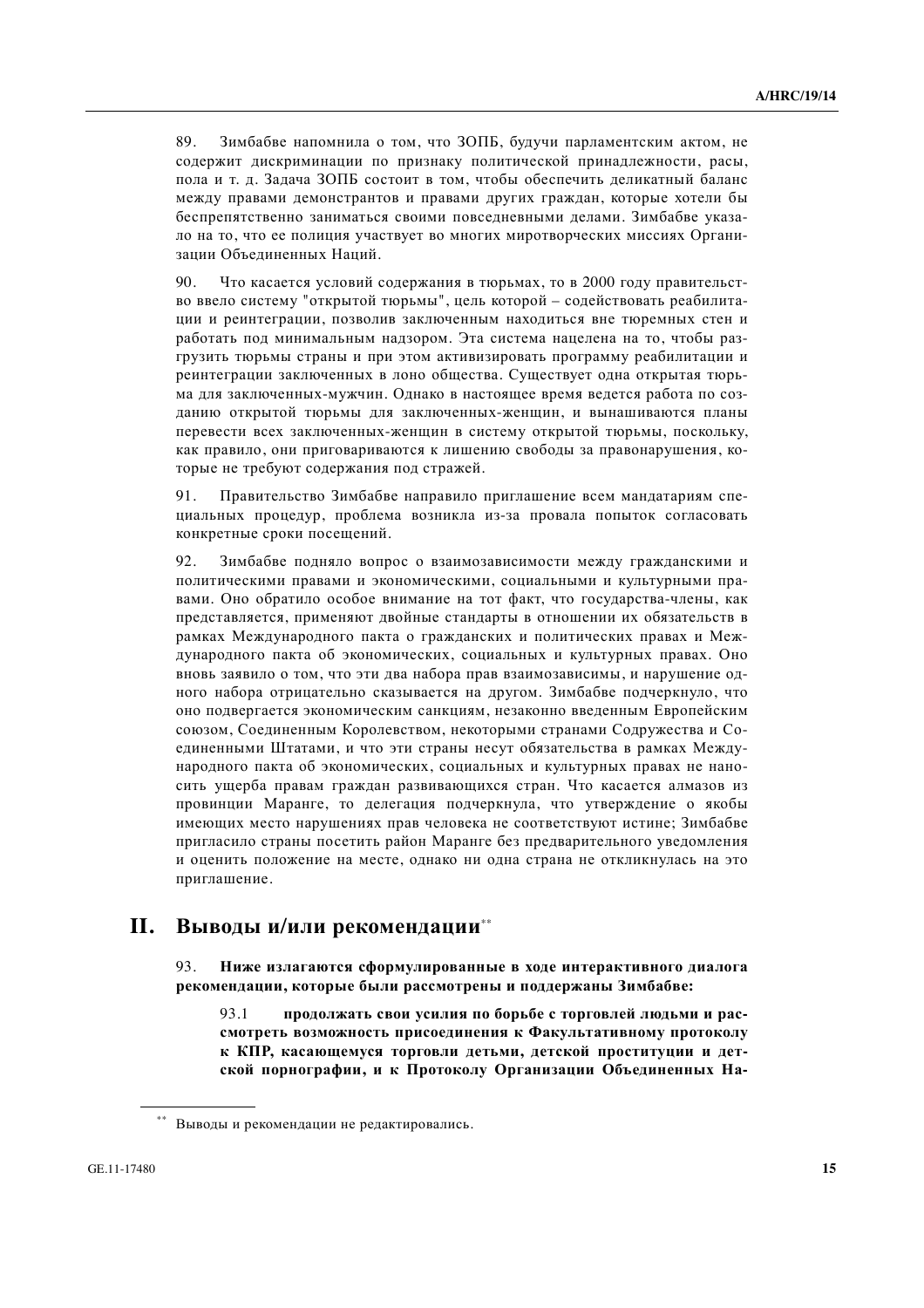**щий о предупреждении и пресечении торговли людьми, особенно**  $X$ енщинами и детьми, и наказании за нее (Беларусь);

93.2 **haтифицировать Конвенцию о правах инвалидов (Марокко);** 

93.3 подписать и ратифицировать факультативные протоколы к КПР, касающиеся торговли детьми, детской проституции и детской порнографии и участия детей в вооруженных конфликтах (Португа**ɥɢɹ);**

93.4 **принять конкретные шаги для приведения внутренних за**конов Зимбабве, в том числе обычного права, в соответствие с международно-правовыми документами по правам человека, участником которых оно является, с целью обеспечения гармонизации с мерами защиты, гарантируемыми Конституцией (Южная Африка);

93.5 продолжать укреплять свои институты (Южная Африка);

93.6 **принять дополнительные шаги по обеспечению того, чтобы** законодательство, создавшее Комиссию по правам человека Зимбаб**ве, полностью соответствовало Парижским принципам и включало** Гарантии независимости для того, чтобы Комиссии была аккредито**вана Международным координационным комитетом национальных** Учреждений по поощрению и защите прав человека (МКК) (Соеди**ненное Королевство);** 

93.7 **•• слелать так, чтобы Национальная комиссия по правам человека начала работать с принятием соответствующего законодательства** (Шри-Ланка);

93.8 **иаделить Комиссию по правам человека Зимбабве адекват-НЫМ ФИНАНСОВЫМ И ТЕХНИЧЕСКИМ ПОТЕНЦИАЛОМ И ПРИНЯТЬ КОНКРЕТ-НЫЕ** ШАГИ ДЛЯ Обеспечения ее независимости, транспарентности и  $6$ еспристрастности (Гана);

93.9 в законодательным порядке расширить права и возможности Комиссии по правам человека Зимбабве, с тем чтобы она могла дей**ктвовать в соответствии с Парижскими принципами, и наделить ее** адекватными ресурсами с целью эффективного функционирования  $(H$ овая Зеландия);

93.10 обеспечить, чтобы Комиссия по правам человека Зимбабве **изсполагала ресурсами и независимостью для выполнения своего** мандата в соответствии с Парижскими принципами (Австралия);

93.11 **привести Комиссию по правам человека в соответствие с** Парижскими принципами (Франция);

93.12 непрерывно выполнять национальные приоритеты, инициативы и обязательства, особенно национальный процесс возрождения **и примирения, а также продолжать создание Комиссии по правам че**довека (Демократическая Республика Конго);

93.13 еще более укрепить комиссии по СМИ, правам человека и  $6$ орьбе с коррупцией (Норвегия);

93.14 принять законодательство, обеспечивающее независимое  $\phi$ ункционирование Национальной комиссии по правам человека, в **соответствии с Парижскими принципам (Германия);**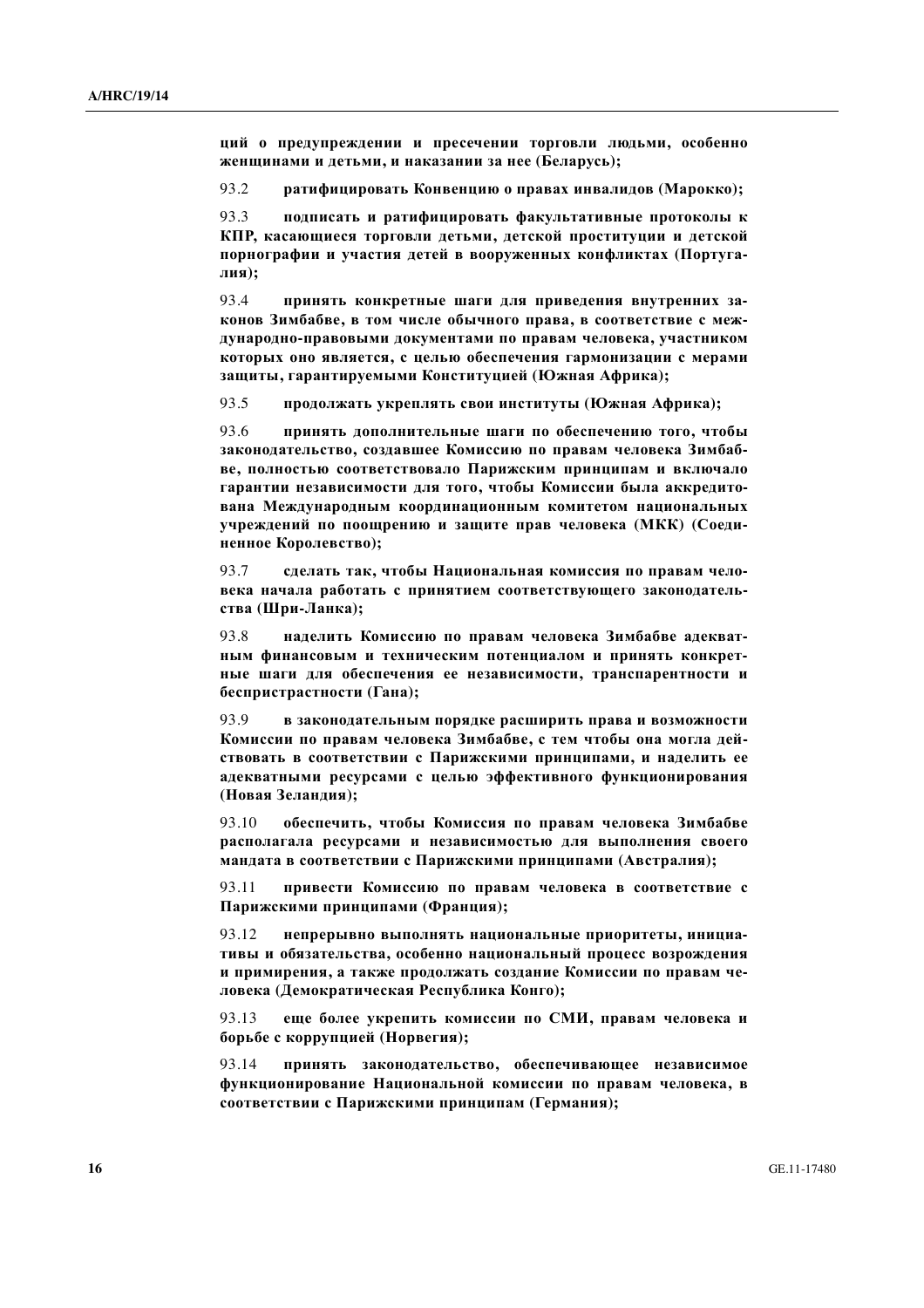93.15 **создать и придать оперативный характер национальному** правозащитному учреждению в соответствии с Парижскими прин**ɰɢɩɚɦɢ (ɉɨɥɶɲɚ);**

93.16 **•• обеспечить, чтобы Комиссия по правам человека Зимбабве ɛɵɥɚ ɨɛɟɫɩɟɱɟɧɚ ɧɚɞɥɟɠɚɳɟɣ ɩɨɞɞɟɪɠɤɨɣ ɢ ɫɪɟɞɫɬɜɚɦɢ (Ɇɚɥɚɣɡɢɹ);**

93.17 • обеспечить, чтобы Национальная комиссия по правам чело**века начала работать как можно скорее и чтобы ее деятельность соутветствовала Парижским принципам (Таиланд);** 

93.18 **ɨɛɟɫɩɟɱɢɬɶ ɞɨɥɠɧɵɟ ɭɫɥɨɜɢɹ ɞɥɹ ɞɟɹɬɟɥɶɧɨɫɬɢ ɩɪɚɜɨɡɚɳɢɬ-НЫХ УЧРЕЖДЕНИЙ, ВКЛЮЧАЯ КОМИССИЮ ПО ПРАВАМ ЧЕЛОВЕКА, И ВЫПОЛ-**Нение их функций при наличии достаточной правовой, политической **ɢ ɮɢɧɚɧɫɨɜɨɣ ɧɟɡɚɜɢɫɢɦɨɫɬɢ (Ⱦɚɧɢɹ);**

93.19 **как можно скорее принять статут Комиссии по правам человека**, с тем чтобы она приступила к работе (Швейцария);

93.20 продолжить национальный процесс примирения и умиро- $TB$ орения (Алжир);

93.21 продолжать отражать попытки внешнего вмешательства во **внутренние дела страны и продолжать в полной мере осуществлять** свой суверенитет и право на самоопределение (Куба);

93.22 продолжать позитивные меры и программы, нацеленные на Гарантирование всеобщего образования и качественных медицинских услуг для своего народа, а также тех, которые нацелены на сокращение масштабов нищеты (Куба);

93.23 **созлать и алекватно финансировать механизмы, занимаюшиеся сбором и анализом дезагрегированных данных о материнской** смертности и заболеваемости, а также насилии в семье, с тем чтобы дучше понимать превалирующие тенденции и оценивать эффектив**ность принятых мер (Канада);** 

93.24 **продолжать принятие мер по созданию благоприятных усло-ВИЙ ДЛЯ ОСУЩЕСТВЛЕНИЯ ЭКОНОМИЧЕСКИХ, СОЦИЯЛЬНЫХ И КУЛЬТУРНЫХ** прав народа Зимбабве (Буркина-Фасо);

93.25 продолжать работу в соответствии с Национальным планом действий II, уделяя особое внимание положению сирот и находящихся в уязвимом положении детей, с тем чтобы обеспечить их доступ к  $M$ едицинскому уходу и образованию (Норвегия);

93.26 разобраться с судьбой сирот, ставших жертвой имуществен-**НЫХ СПОРОВ В РАМКАХ АНГЛИКАНСКОЙ ЦЕРКВИ, И Обеспечить, чтобы сиротам были выделены опытные опекуны и их основные права были** защищены (Норвегия);

93.27 **• создать систему для сбора обновленных и дезагрегированных** данных о положении с правами детей (Мексика);

93.28 обеспечить, чтобы Орган по обеспечению национального **возрождения, единства и объединения мог в полном объеме выпол-НЯТЬ СВОЙ МАНДАТ НА ОСНОВЕ ВОССТАНОВЛЕНИЯ ИСТИНЫ, ПРИМИРЕНИЯ И** перспективного подхода (Индонезия);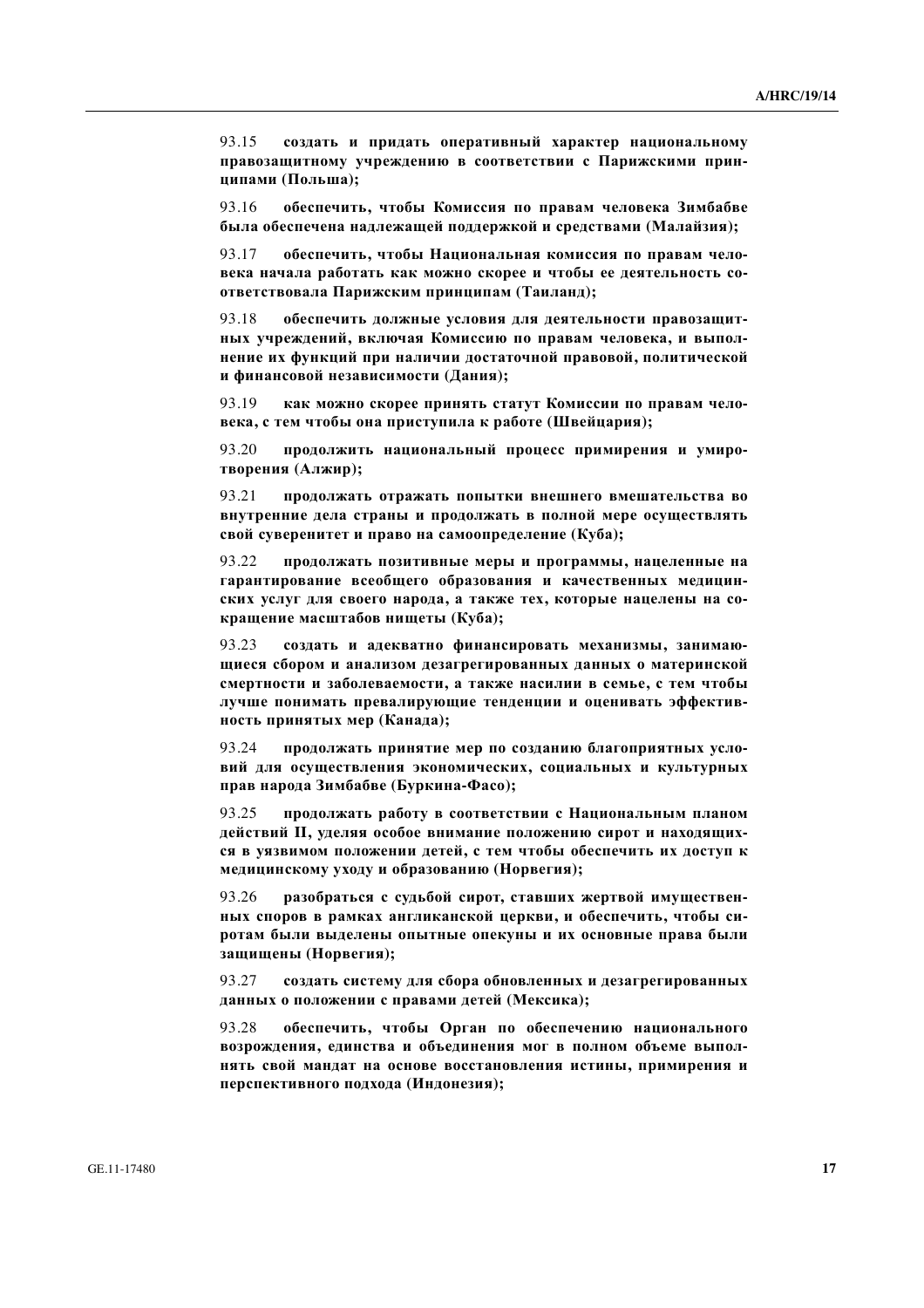93.29 активизировать усилия по выполнению национальных про-Грамм, которые нацелены на поощрение прав его граждан, в том числе в области прав ребенка и женщин, а также прав на образова**ние, здравоохранение, адекватные водные ресурсы и санитарию, бла**годаря повышению потенциала правительства и сотрудничеству с соответствующими заинтересованными сторонами, включая гражданское общество, СМИ и международное сообщество (Индонезия);

93.30 **продолжать сотрудничество с мандатариями специальных** процедур и всеми правозащитными механизмами (Буркина-Фасо);

93.31 **• сотрудничать с договорными органами путем регулярного** представления докладов о положении с правами человека (Чад);

93.32 **вазрабатывать и выполнять, где сушествуют пробелы, законодательные и административные меры, направленные на запреще-НИЕ ДИСКРИМИНАЦИИ В ОТНОШЕНИИ ЖЕНЩИН И ИСКОРЕНЕНИЕ НАСИЛИЯ НА** гендерной почве (Южная Африка);

93.33 принимать дальнейшие действия, в том числе в форме зако**нодательства, с целью искоренения маргинализации женщин, детей и** Других уязвимых групп населения в социально-экономической и политической сферах (Шри-Ланка);

93.34 активизировать свои усилия по повышению статуса женщин **и продолжать выполнять свои обязательства по обеспечению качест-** $B$ енного образования (Мьянма);

93.35 добиваться выполнения принятой политики и продвигать свое законодательство, направленное на предупреждение случаев **маргинализации и дискриминации в отношении женщин (Республика** Корея);

93.36 добиваться выполнения соответствующей национальной по-ЛИТИКИ И ЗАКОНОДАТЕЛЬСТВА В ЦЕЛЯХ ПРЕДОТВРАЩЕНИЯ И ИСКОРЕНЕНИЯ **маргинализации и изоляции женщин (Таиланд);** 

93.37 **продолжать укреплять свою политику и меры по расширению прав и возможностей женщин (Банглалеш):** 

93.38 добиваться соблюдения национального законодательства и политики в целях предупреждения и искоренения маргинализации и изоляции женщин в экономической, социальной и политической  $cb$ ерах общества (Словения);

93.39 **укреплять защитные механизмы против насилия на гендерной почве (Ангола);** 

93.40 консолидировать механизмы по защите женщин от всех **форм насилия (Марокко);** 

93.41 принимать необходимые меры в целях улучшения условий содержания в тюрьмах и в других местах лишения свободы (Российская Федерация);

93.42 принимать все необходимые правовые и административные Меры для обеспечения правосудия в интересах людей, в частности, в **уношении уязвимых групп, проживающих в отдаленных и сельских ыйонах** (Исламская Республика Иран);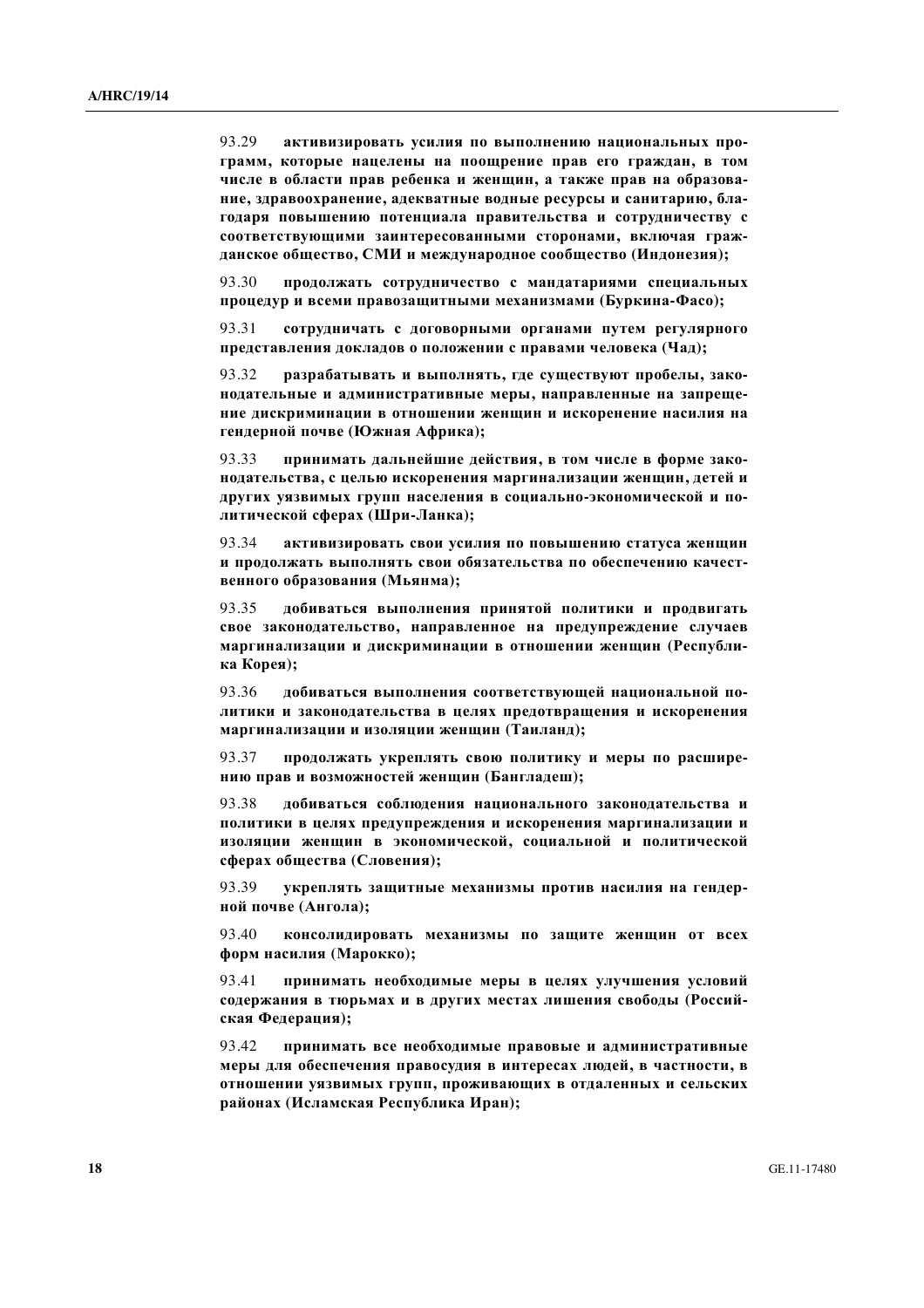93.43 продолжать свои усилия, направленные на обеспечение вер**жовенства права в своем национальном развитии (Сингапур);** 

93.44 **укреплять верховенство права, потенциал национальных** механизмов по правам человека и продвигать процесс национального примирения на основе терпимости и уважения в отношениях между  $pa$ зличными общинами (Вьетнам);

93.45 принимать необходимые меры по повышению компетенции судов и улучшению их функционирования в плане отправления пра**восудия, в том числе в форме подготовки судебного персонала в об**ласти прав человека (Мексика);

93.46 повышать представленность женщин в процессах принятия  $\bf$  решений (Алжир);

93.47 **приложить усилия по выполнению квот, установленных Со-• бществом по вопросам развития стран юга Африки, в отношении интеграции женщин во все сектора общества (Ангола);** 

93.48 **продолжать поиск путей к преодолению вызовов и ограни-**Чений, с которыми сталкиваются уязвимые группы, в первую очередь в плане повышения представленности женщин в выборных органах (Уганда);

93.49 **провести обзор с целью создания скоординированной систе-**МЫ ЛИКВИДАЦИИ ПРОбелов, особенно в отношении выдачи свидетельств о рождении (Южная Африка);

93.50 добиться улучшений в плане обеспечения свободы выраже-**НИЯ МНЕНИЙ, В ТОМ ЧИСЛЕ ДЛЯ СМИ (ЯПОНИЯ);** 

93.51 приложить более активные усилия для обеспечения более плюралистической среды в сфере средств массовой информации (Италия);

93.52 лобиться лальнейшего снижения смертности из-за ВИЧ/СПИДа (Алжир);

93.53 продолжать усилия по сокрашению заболеваемости ВИЧ/СПИДом, малярией и туберкулезом при содействии ВОЗ (Ма**p**<sub>0</sub> $(k)$ **;** 

93.54 продолжать усилия по сокращению показателей материн- $\mathbf{c}$ кой и младенческой смертностей (Марокко);

93.55 продолжать принимать меры для обеспечения продуктивного использования земель (Корейская Народно-Демократическая Республика);

93.56 продолжать принимать специальные меры позитивного ха**рактера**, с тем чтобы повысить уровень осуществления экономических, социальных и культурных прав, в первую очередь в областях **• бразования, здравоохранения и ухода за инвалидами (Корейская** Народно-Демократическая Республика);

93.57 принимать эффективные меры, при содействии всех соот**ветствующих международных организаций, с тем чтобы добиваться**  $\overline{1}$  **азимитной сезопасности, борьбы с**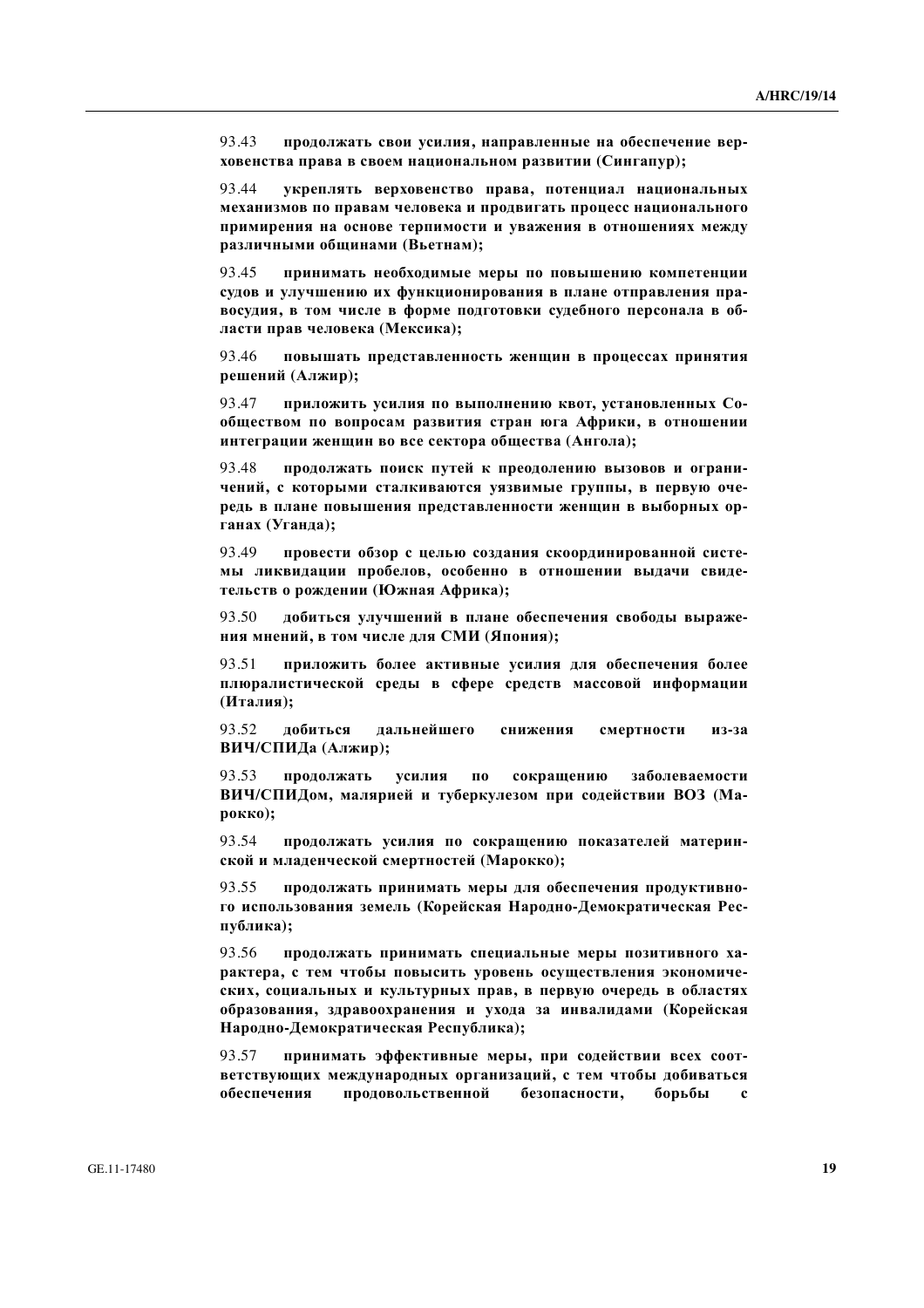ВИЧ/СПИДом и высокими показателями смертности и заболеваемости (Исламская Республика Иран);

93.58 **создать финансовый механизм для системы здравоохране-НИЯ, ЦЕЛЬ КОТОРОГО - ОКАЗЫВАТЬ ПОМОЩЬ МАЛОИМУЩИМ (ИСЛАМСКАЯ** Республика Иран);

93.59 активизировать выполнение своих программ по борьбе с Пандемией ВИЧ/СПИДа, из-за которой система здравоохранения попрежнему страдает от высокого показателя смертности и заболевае- $M$ ости (Демократическая Республика Конго);

93.60 **поддерживать и продолжать развивать свои программы по** профилактике ВИЧ/СПИДа, уходу и лечению больных этими заболе**ɜɚɧɢɹɦɢ (ɋɢɧɝɚɩɭɪ);**

93.61 концентрировать больше ресурсов в целях обеспечения эко-**НОМИЧЕСКИХ И СОЦИАЛЬНЫХ ПРАВ И ВЫПОЛНЕНИЯ ЦРДТ, В ЧАСТНОСТИ, В ибластях** образования, здравоохранения и социального обеспечения (Вьетнам);

93.62 **вассмотреть возможность более рационального использова-НИЯ бОГАТСТВ СТРАНЫ ДЛЯ Обеспечения социальных и экономических** прав всех граждан (Норвегия);

93.63 выполнять дальнейшую политику по оказанию поддержки производству продовольствия в форме страхования фермерских хозяйств, доступа к кредитам и государственной закупки продовольст**вия, с тем чтобы обеспечить стабильный рынок для семейных фер-** $M$ ерских хозяйств (Бразилия);

93.64 **выполнять программы школьного питания и увязывать их с местным производством продовольствия (Бразилия);** 

93.65 **продолжать свои усилия по борьбе за сокращение масштабов ɧɢɳɟɬɵ (Ȼɚɧɝɥɚɞɟɲ);**

93.66 заняться решением вопросам школьного отсева и рассмот**реть сопутствующие вопросы недостаточного питания детей (Шри-Ʌɚɧɤɚ);**

93.67 инвестировать в образование с целью обеспечения образова**ния для всех (Эфиопия);** 

93.68 продолжать обеспечивать бесплатный доступ к образованию, В частности для девочек и находящихся в уязвимом положении детей **(Ɇɚɪɨɤɤɨ);** 

93.69 пересмотреть приоритетность выделяемых ресурсов для рас**ɲɢɪɟɧɢɹ ɛɸɞɠɟɬɧɵɯ ɜɨɡɦɨɠɧɨɫɬɟɣ ɧɚ ɰɟɥɢ ɛɚɡɨɜɨɝɨ ɨɛɪɚɡɨɜɚɧɢɹ, ɜ** том числе оказания дополнительной педагогической помощи сиротам **и находящимся в уязвимом положении детей (Новая Зеландия);** 

93.70 и впредь уделять повышенное внимание обеспечению доступа к образованию для всех (Сингапур);

93.71 **• тесно сотрудничать с местными правозащитными организа-ЩИЯМИ В ЦЕЛЯХ ДАЛЬНЕЙШИХ ШАГОВ ПОСЛЕ НАСТОЯЩЕГО УНИВЕРСАЛЬНОГО** периодического обзора (Норвегия);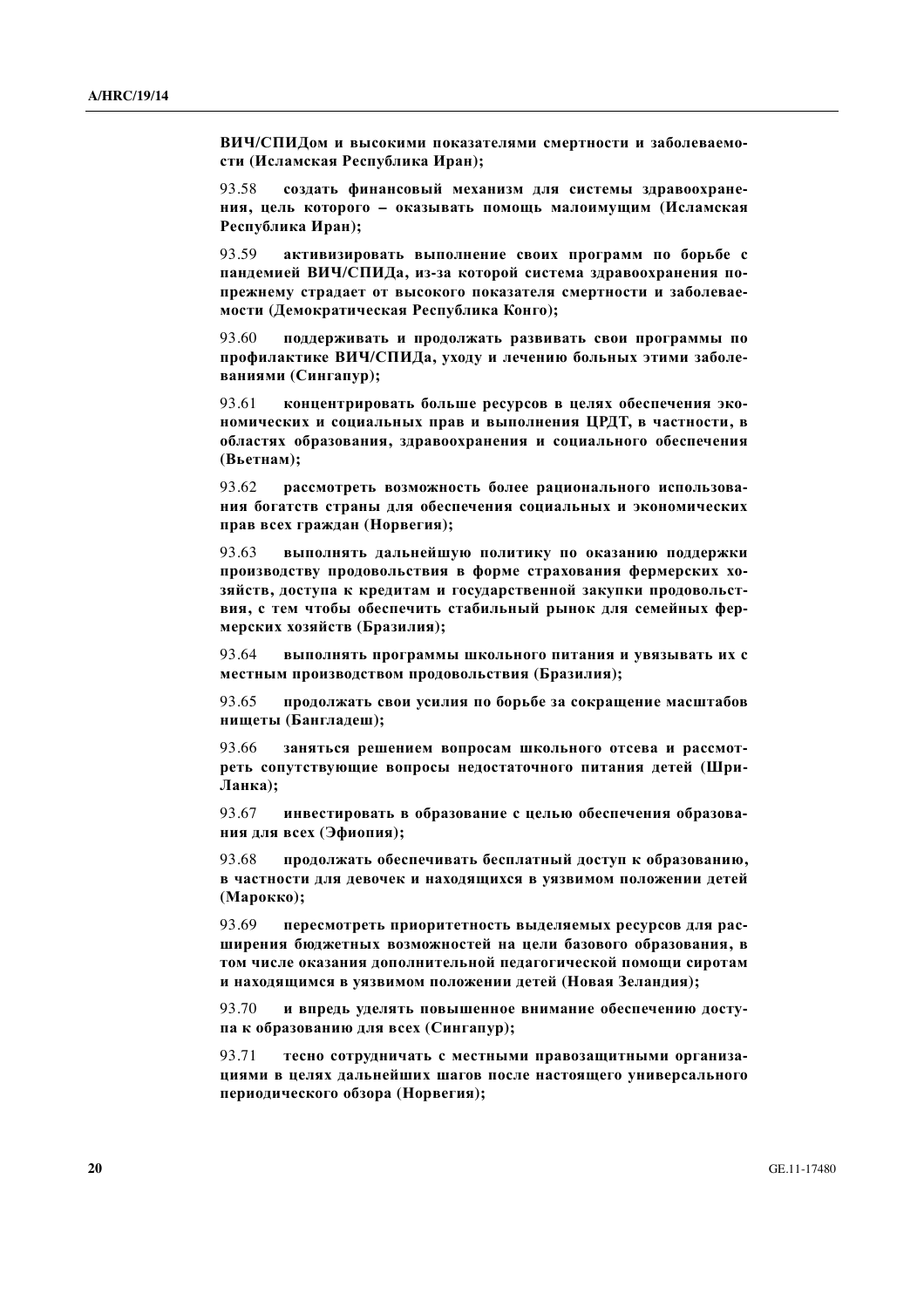93.72 вовлекать гражданское общество в процесс выполнения ре**комендаций ОПО** (Польша);

93.73 продолжать инвестировать крупные средства в образование **НА ВСЕХ УРОВНЯХ, ИНВЕСТИРОВАТЬ бОЛЬШЕ СРЕДСТВ В РАЗВИТИЕ СЕЛЬСКИХ** районов, где проживает большинство женщин, и запрашивать техническую помощь в области борьбы с заболеваниями (Намибия);

93.74 **запрашивать международную помощь для финансирования** программ и инициатив по наращивания потенциала (Свазиленд);

93.75 запрашивать у международного сообщества поддержку в де-Ле повышения потенциала и техническую помощь в направлении по**ощрения и защиты прав человека (Эфиопия);** 

93.76 **coтрудничать с международным сообществом, в том числе с** ВОЗ и Глобальным фондом, в деле борьбы с болезнями посредством получения соответствующих экспертных знаний (Эфиопия);

93.77 продолжать укреплять успешные социальные политики, реализуемые в целях удовлетворения потребностей своего населения, **в первую очередь среди наиболее нуждающихся слоев общества; добиваться того, чтобы несправедливые экономические санкции были** сняты, а международное сотрудничество осуществлялось без каких- $\boldsymbol{\pi}$ ибо условий (Венесуэла);

93.78 **3апрашивать необхолимую техническую помошь в секторе убразования, в частности, в том, что касается учебных инструментов и научно-технических материалов (Марокко);** 

93.79 **3апрашивать техническую помощь у УВКПЧ с других соответствующих учреждений Организации Объединенных Наций и фон**дов с целью выполнения своих обязательств по представлению док- $\boldsymbol{\text{J14,10B}}$  **договорным органам (Малайзия);** 

93.80 **поддерживать и впредь тесное сотрудничество и координаɰɢɸ ɫ ɫɬɪɚɧɨɜɨɣ ɤɨɦɚɧɞɨɣ Ɉɪɝɚɧɢɡɚɰɢɢ Ɉɛɴɟɞɢɧɟɧɧɵɯ ɇɚɰɢɣ ɜ ɞɟɥɟ выполнения Рамочной программы Организации Объединенных Наший по оказанию помощи в целях развития Зимбабве на**  $2012−2015$  годы (Малайзия);

93.81 запрашивать техническое сотрудничество и помощь в нара**шивании потенциала со стороны международного сообщества и соответствующих учреждений Организации Объединенных Наций, с тем** чтобы успешно выполнять Рамочную программу Организации Объединенных Наций по оказанию помощи в целях развития Зимбабве (Таиланд).

94. **Нижеследующие рекомендации будут рассмотрены Зимбабве, которое** даст ответ в должное время, но не позднее 19-й сессии Совета по правам Человека в марте 2012 года. Ответ Зимбабве на эти рекомендации будет **включен в итоговый доклад, который будет принят Советом по правам че**ловека на его девятнадцатой сессии в марте 2012 года:

- 94.1 ратифицировать КПП (Соединенное Королевство);
- 94.2 **стать участником КПП** (Новая Зеландия);

94.3 присоединиться к Международной конвенции о защите всех  $JHH$  ОТ НАСИЛЬСТВЕННОГО ИСЧЕЗНОВЕНИЯ (Франция);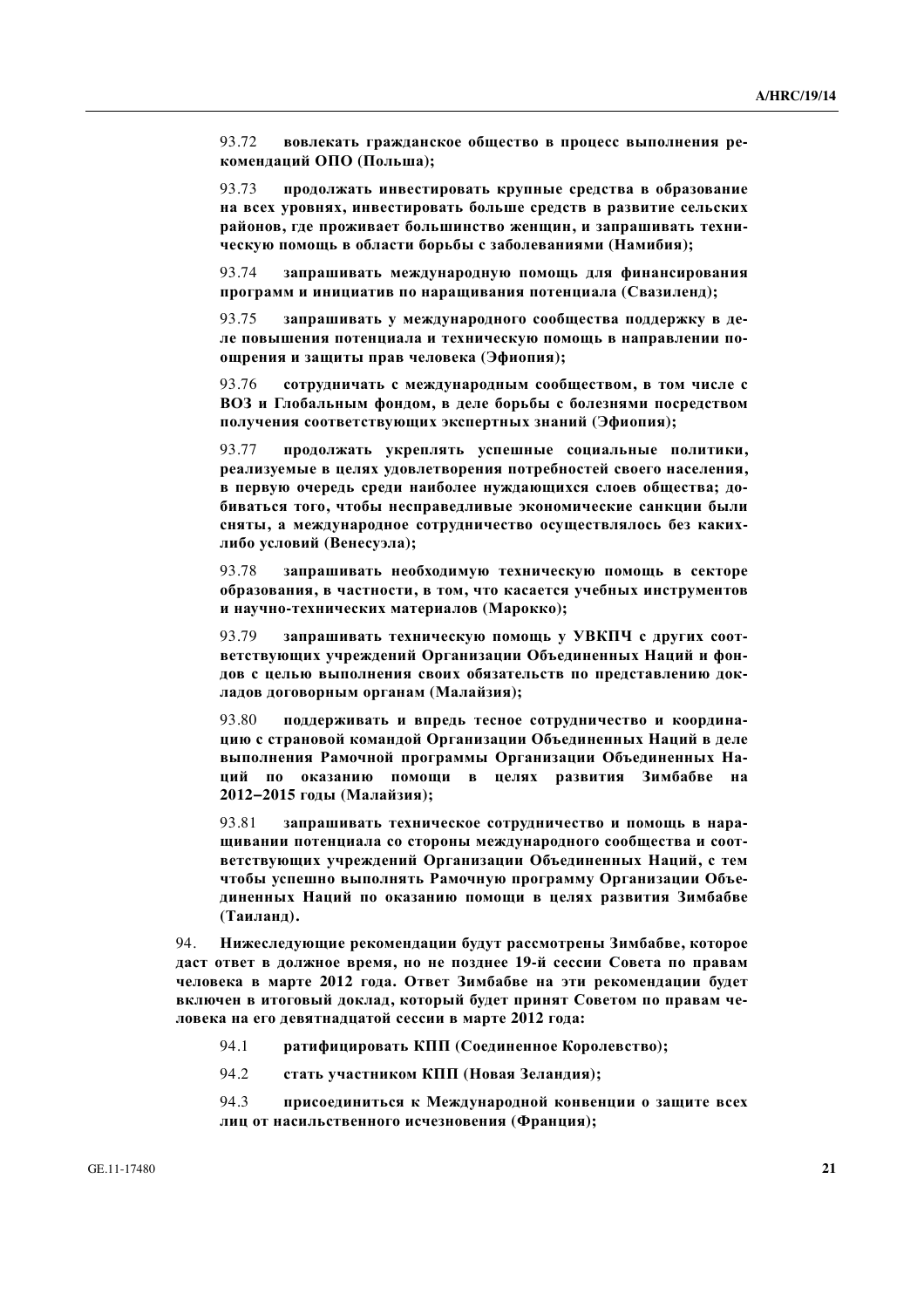94.4 **продолжать совершенствовать свою правовую базу в области** прав человека путем ратификации или присоединения к основным инструментам, участникам которых оно еще не является (Буркина- $\Phi$ aco):

94.5 рассмотреть возможность ратификации еще не ратифициро**ванных основных инструментов в области прав человека, таких, как** КПП, Международная конвенция о защите всех лиц от насильствен-**НОГО ИСЧЕЗНОВЕНИЯ, МЕЖДУНАРОДНАЯ КОНВЕНЦИЯ О ПРАВАХ ИНВАЛИДОВ И**  $\phi$ акультативные протоколы к КЛДЖ, МПГПП, МПЭСКП и КПР (Замбия);

94.6 **ратифицировать КПП (Чад);** 

94.7 **ватифицировать и инкорпорировать во внутреннее законо**дательство ключевые договоры в области прав человека, включая **Ʉɉɉ ɢ ɄɉɊ (ɉɨɥɶɲɚ);**

94.8 **полнисать и ратифицировать второй факультативный про**токол к МПГПП (Португалия);

94.9 **патифицировать Конвенцию 1961 года о сокрашении безгра-ЖЛАНСТВА** (Словакия):

94.10 рассмотреть возможность ратификации второго Факультативного протокола к МПГПП (Бельгия);

94.11 **ВАТИФИЦИРОВАТЬ КЛЮЧЕВЫЕ МЕЖЛУНАРОЛНЫЕ ИНСТРУМЕНТЫ В области прав человека, включая КПП, Конвенцию о правах инвали**дов и Факультативный протокол к нему, оба факультативных протокола к КПР, Протокол Организации Объединенных Наций о предупреждении и пресечении торговли людьми, особенно женщинами и детьми, и наказании за нее, и оба факультативных протокола к МПГПП, и инкорпорировать их в национальное законодательство (Словения):

94.12 **3aпретить смертную казнь и рассмотреть возможность ратификации второго Факультативного протокола к МПГПП, а также Ʉɉɉ (Ɋɭɦɵɧɢɹ);**

94.13 ратифицировать МПГПП, а также факультативные протоколы к нему (Швейцария);

94.14 **ратифицировать КПП и Факультативный протокол к нему (Швейцария);** 

94.15 подписать и ратифицировать КПП, Конвенцию о правах ин**валидов и Конвенцию о защите всех лиц от насильственного исчезновения** (Испания);

94.16 **вновь направить приглашение Специальному докладчику по вопросу о пытках (Соединенное Королевство);** 

94.17 **иаправить постоянное приглашение всем мандатариям спеɰɢɚɥɶɧɵɯ ɩɪɨɰɟɞɭɪ Ɉɪɝɚɧɢɡɚɰɢɢ Ɉɛɴɟɞɢɧɟɧɧɵɯ ɇɚɰɢɣ (ɇɨɜɚɹ Ɂɟландия**);

94.18 **направить постоянное приглашение мандатариям специальɧɵɯ ɩɪɨɰɟɞɭɪ (əɩɨɧɢɹ);**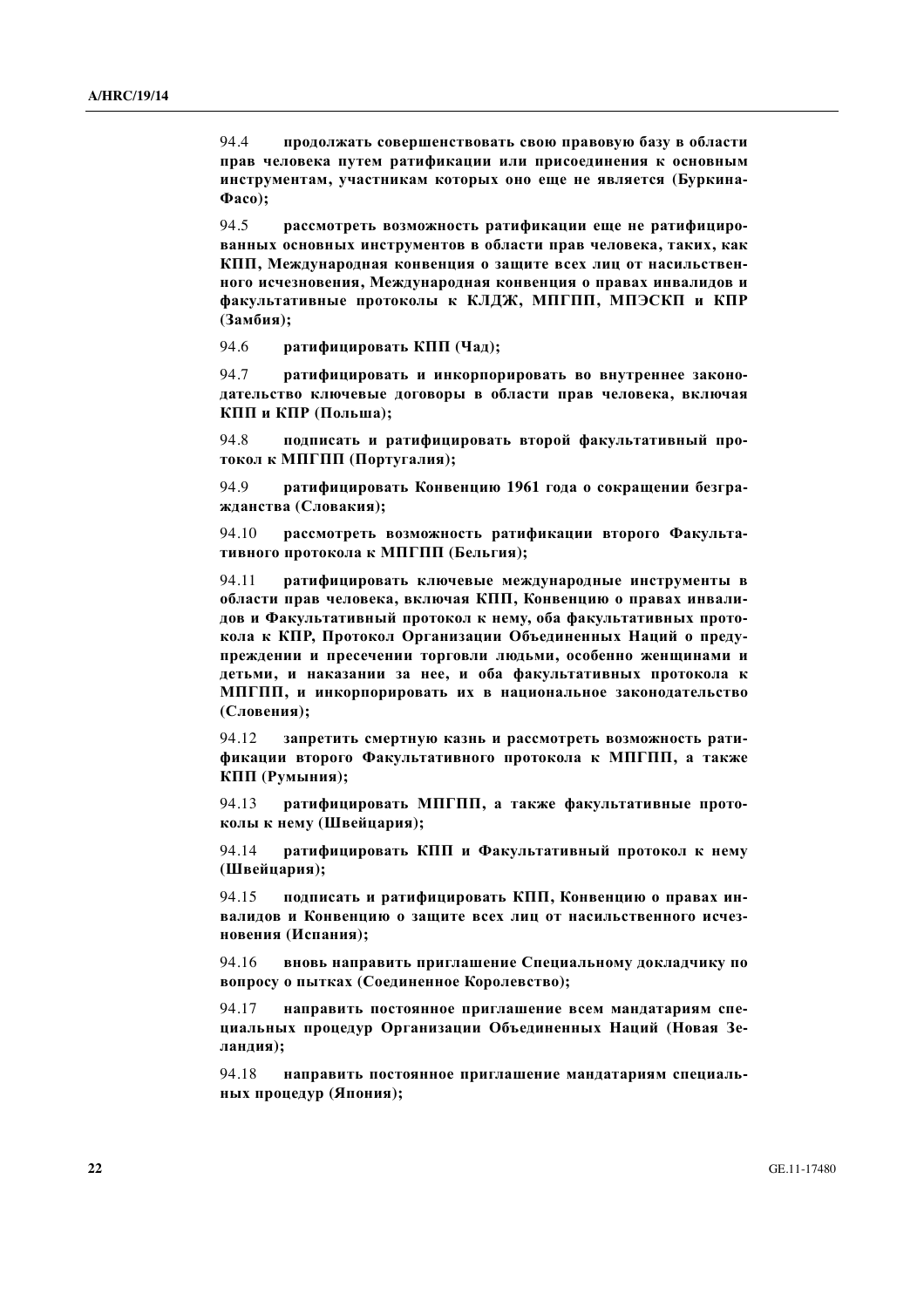94.19 **направить постоянное приглашение специальным доклад**чикам (Бразилия);

94.20 рассмотреть возможность выступления с заявлениями, предусмотренными в статье 14 Конвенции о ликвидации всех форм ра- $\cos\theta$ й дискриминации (Гана);

94.21 рассмотреть вопрос о введении моратория на смертную казнь (Российская Федерация);

94.22 **запретить телесное наказание как форму наказания по при**говору суда, а также запретить телесное наказание во всех других об $c$ тоятельствах (Австрия);

94.23 **принять меры для ведения запрета на смертную казнь (Бра-3илия**);

94.24 **рассмотреть возможность криминализации пыток во внутреннем законодательстве (Бразилия);** 

94.25 повысить возраст наступления уголовной ответственности с нынешних семи до двенадцати лет в качестве абсолютного миниму**ма**, рекомендованного в КПР (Австрия);

94.26 **ВАССМОТВЕТЬ ВОЗМОЖНОСТЬ ПОВЫШЕНИЯ (С СЕМИ ЛЕТ) МИНИмальный возраст наступления уголовной ответственности (Бразиɥɢɹ);**

94.27 **создать учитывающий интересы ребенка доступный меха-НИЗМ ПОДАЧИ ЖАЛОБ, КОТОРЫЙ Обеспечивал бы должное возмещение, иеабилитацию и социальную реинтеграцию детей – жертв насилия** (Словакия);

94.28 **установить более взрослый возраст наступления уголовной ɨɬɜɟɬɫɬɜɟɧɧɨɫɬɢ ɞɥɹ ɞɟɬɟɣ ɢ ɩɪɢɧɹɬɶ ɜɫɟ ɧɟɨɛɯɨɞɢɦɵɟ ɦɟɪɵ ɞɥɹ ɫɨɡ**дания специализированной системы правосудия по делам несовер-**Шеннолетних, в рамках которой с детьми обращаются в соответствии** с принципом действия в наилучших интересах ребенка (Словения);

94.29 **обеспечить зашиту несовершеннолетних, в том числе путем введения системы правосудия по делам несовершеннолетних и по-ВЫШЕНИЯ ВОЗРАСТА НАСТУПЛЕНИЯ УГОЛОВНОЙ ОТВЕТСТВЕННОСТИ ДЛЯ ДЕТЕЙ**  $($ Индонезия);

94.30 незамедлительно внести поправки в Закон о регистрации **рождений и смертей с целью обеспечить, чтобы все дети, рожденные в Зимбабве, независимо от происхождения их родителей, получали** свидетельства о рождении (Словакия);

94.31 **включить в проект национальной политики по обеспечению** домашних хозяйств средствами водоснабжения и санитарии принципы правозащитной базы, разработанной Специальным докладчиком по вопросу о праве на доступ к безопасной питьевой воде и санита- $\mu$ ии (Португалия).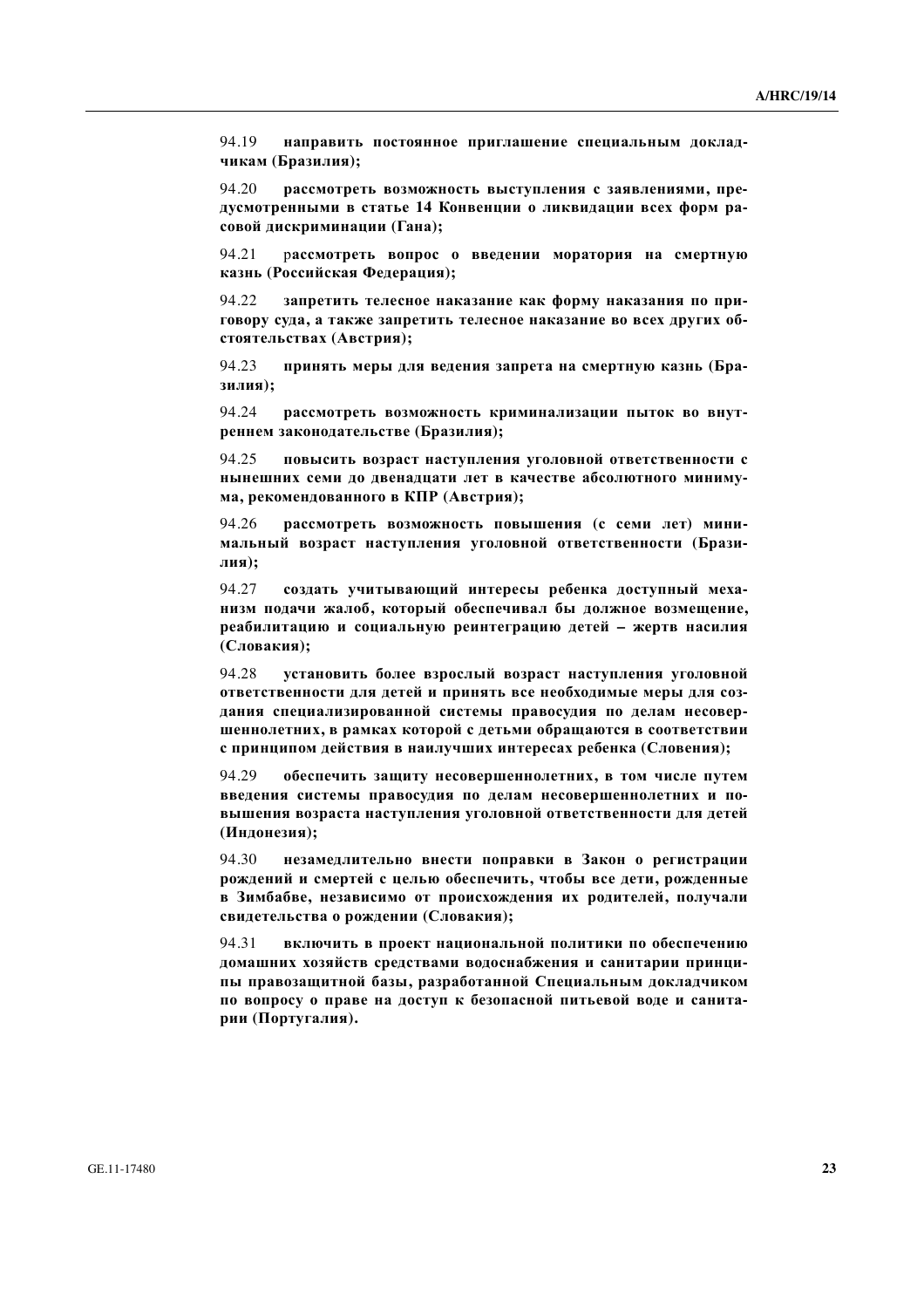95. **Нижеследующие рекомендации не получили поддержки Зимбабве:** 

95.1 **•• созлать независимые механизмы лля борьбы с безнаказанно**стью лиц, виновных в нарушениях прав человека, в том числе тех, **которые были совершены до 2009 года, и ратифицировать Римский** статут Международного уголовного суда (Франция);

95.2 **ватифицировать КПП, второй Факультативный протокол к МПГПП** и снять свои говорки к Конвенции о беженцах 1951 года **(ɑɟɲɫɤɚɹ Ɋɟɫɩɭɛɥɢɤɚ);**

95.3 **ватифицировать КПП, соблюлать ее станларты в рамках на-ЩИОНАЛЬНОГО ЗАКОНОДАТЕЛЬСТВА И ПРИНЯТЬ НЕЗАМЕДЛИТЕЛЬНЫЕ И КОНкретные меры по пресечению практики пыток со стороны государственных должностных лиц (Германия);** 

95.4 **• ратифицировать Римский статус Международного уголовного суда** (Польша);

95.5 **ватифицировать КПП, однозначно криминализировать пыт**ки и ввести заперт на все виды телесного наказания (Португалия);

95.6 **рассмотреть возможность внесения поправок в законода-Тельство о Комиссии по правам человека Зимбабве с тем, чтобы привести его в соответствие с Парижскими принципами (Замбия);** 

95.7 **принять статут Комиссии по правам человека, чей мандат** соответствовал бы Парижским принципам, и подготовить всеобъемлющий национальный план действий по правам человека (Индоне**ɡɢɹ);**

95.8 **ɫɨɡɞɚɬɶ ɛɨɥɟɟ ɦɨɳɧɵɟ ɦɟɯɚɧɢɡɦɵ, ɨɛɟɫɩɟɱɢɜɚɸɳɢɟ ɩɨɜɵ**шение транспарентности доходов от алмазодобычи, демилитаризиро**вать алмазодобывающую отрасль и провести тщательное расследо-ВАНИЕ СЛУЧАЕВ ИЗбИЕНИЯ И ПРИМЕНЕНИЯ НАСИЛИЯ ГОСУДАРСТВЕННЫМИ И** частными службами безопасности в общине Маранге (Соединенные **Штаты Америки**);

95.9 **уделять приоритетное внимание усилиям по выполнению енутренней политики с целью обеспечения защиты прав человека и** предупреждения политически мотивированного насилия и притесне**ния** (Австралия);

95.10 принять конкретные шаги для выполнения в полном объеме **минимальный стандартов Кимберлийского процесса, в том числе пу**тем повышения подотчетности и транспарентности при использова-НИИ ДОХОДОВ ОТ ЭКСПЛУАТАЦИИ ПРИРОДНЫХ РЕСУРСОВ И ПРОВЕДЕНИЯ РАСследований любых достоверных жалоб на нарушения прав человека, **особенно в общине Маранге (Канада);** 

95.11 пригласить Специального докладчика по вопросу о пытках и других мандатариев с целью проведения независимого и беспристрастного расследования (Соединенные Штаты Америки);

95.12 **иаправить постоянные приглашения мандатариям специ**альных процедур Организации Объединенных Наций и облегчить и приветствовать миссии по выявлению фактов в Зимбабве (Норве- $\Gamma$ ия);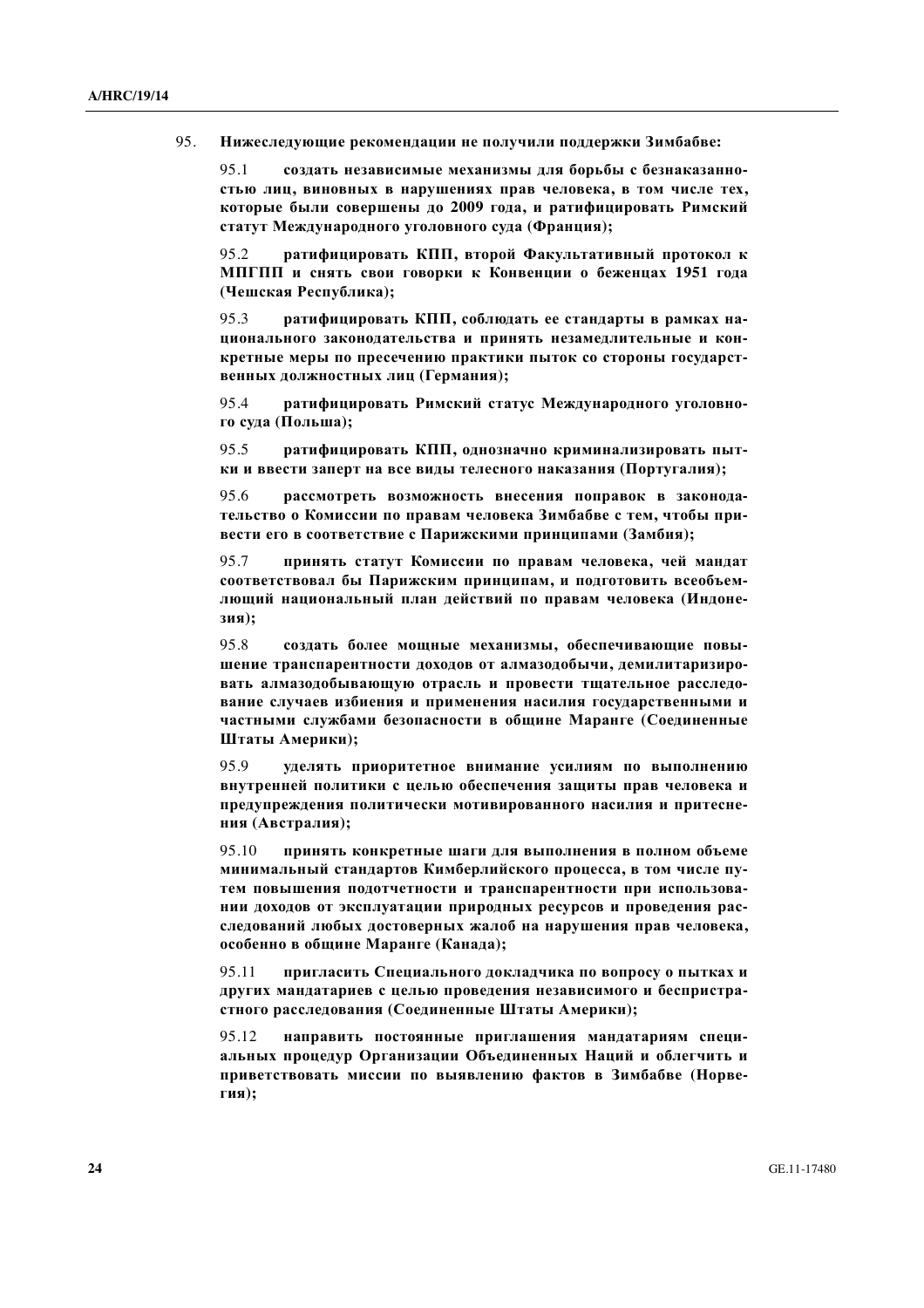95.13 **своевременно представлять свои периодические доклады до**говорным органам и направить приглашения Специальному доклад-ЧИКУ ПО ВОПРОСУ О ПЫТКАХ И СПЕЦИАЛЬНОМУ ДОКЛАДЧИКУ ПО ВОПРОСУ О правозащитниках (Республика Корея);

95.14 **направить приглашения всем специальным докладчикам** Организации Объединенных Наций, в первую очередь Специальному докладчику по вопросу о положении правозащитников, и Специаль-**НОМУ ДОКЛАДЧИКУ ПО ВОПРОСУ О ПЫТКАХ (ИрЛАНДИЯ);** 

95.15 **сотрудничать с мандатариями специальных процедур Оргаɧɢɡɚɰɢɢ Ɉɛɴɟɞɢɧɟɧɧɵɯ ɇɚɰɢɣ (ɒɜɟɣɰɚɪɢɹ);**

95.16 **направить открытое и постоянное приглашение всем манда**тариям специальных процедур и избегать задержек с представлением докладов договорным органам, которые наблюдаются с 2000 года (Испания);

95.17 **ɨɛɟɫɩɟɱɢɬɶ ɪɚɜɟɧɫɬɜɨ ɦɭɠɱɢɧ ɢ ɠɟɧɳɢɧ, ɜ ɬɨɦ ɱɢɫɥɟ ɜ ɨɫɭшествлении ими родительских и имущественных прав, а также, как** можно скорее, декриминализировать половые отношения между ли-**ЩАМИ ОДНОГО ПОЛА, ВСТУПАЮЩИМИ В НИХ ПО ОбОЮДНОМУ СОГЛАСИЮ, И ОТ-** $M$ енить соответствующий закон от 2006 года (Франция);

95.18 расследовать все достоверные жалобы, связанные с прези-Дентскими выборами 2008 года, в частности на пытки, произвольные задержания и насильственные исчезновения (Южная Африка);

95.19 провести независимые национальные расследования всех случаев насильственного исчезновения и произвольного задержания **(Ɋɨɫɫɢɣɫɤɚɹ Ɏɟɞɟɪɚɰɢɹ);**

95.20 незамедлительно заменить смертные приговоры тюремным **З**аключением и ввести мораторий *de jure* на смертную казнь с целью **введения последующего полного запрета на смертную казнь (Франɰɢɹ);**

95.21 ратифицировать, инкорпорировать во внутреннее законода-ТЕЛЬСТВО И ПОЛНОСТЬЮ ВЫПОЛНЯТЬ КПП, а также создать независимый Механизм для мониторинга мест лишения свободы и предупреждения пыток (Франция);

95.22 **y**лучшить в целом условия содержания в тюрьмах и местах лишения свободы и принять соответствующие меры для решения таких проблем, как переполненность и неудовлетворительное со $c$ тояние некоторых тюрем (Чешская Республика);

95.23 ввести официальный мораторий на смертную казнь с целью **введения ее запрета и поддержать резолюцию Генеральной Ассамб**деи Организации Объединенных Наций о моратории на применение  $\alpha$ мертной казни (Португалия);

95.24 приложить все усилия для предотвращения всех форм пыток и бесчеловечного и унижающего достоинство обращения, обеспечив ПРИ ЭТОМ ПОЛНУЮ ПОДОТЧЕТНОСТЬ ВИНОВНЫХ В ИХ СОВЕРШЕНИИ, А ТАКЖЕ компенсацию и реабилитацию жертв (Словакия);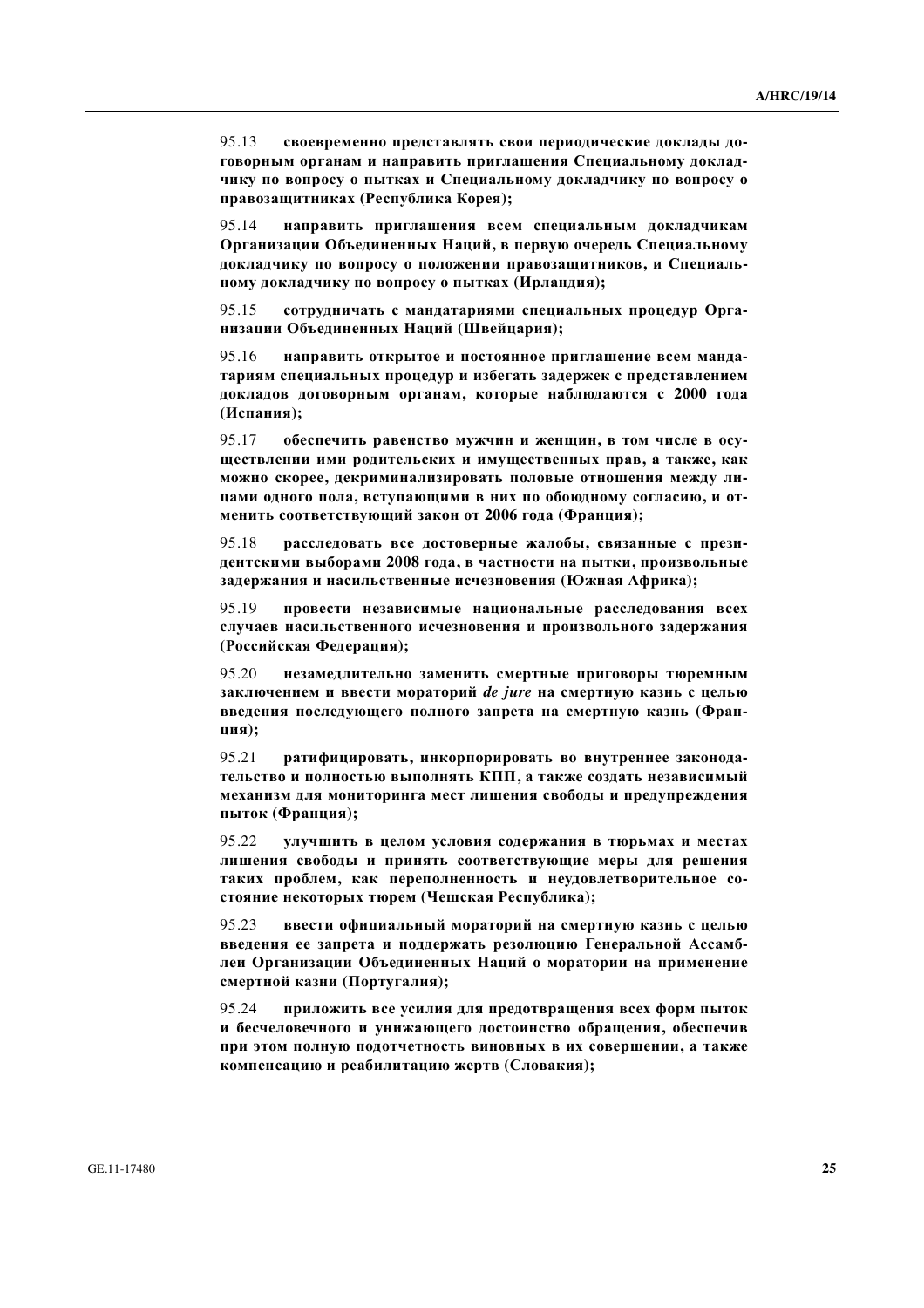95.25 продолжить проходящие в настоящее время транспарентные дебаты об отмене смертной казни, с участием, в том числе, граждан- $\textbf{ckoro}\ \textbf{obuncства}\ (\textbf{Бельгия});$ 

95.26 **ввести мораторий на приведение в исполнение всех смерт-**НЫХ ПРИГОВОРОВ И, В КОНЕЧНОМ ИТОГЕ, ВВЕСТИ ЗАПРЕТ НА СМЕРТНУЮ **ɤɚɡɧɶ (ɒɜɟɣɰɚɪɢɹ);**

95.27 **незамедлительно ввести запрет на смертную казнь (Испаɧɢɹ);**

95.28 **провести беспристрастные, независимые и всеобъемлющие** расследования по всем случаям насилия, связанным с выборами 2008 года, в том числе по делам об изнасиловании, обеспечив при этом га**paнтии защиты жертвам, оставшимся в живых лицам и членам их** семей, и преследовать предполагаемых правонарушителей в судеб**ном порядке (Канада);** 

95.29 **созлать независимый гражланский орган, уполномоченный** получать жалобы и расследовать утверждения о преступлениях, со**вершенных сотрудниками Республиканской полиции, военнослужашими и представителями вооруженных сил Зимбабве (Австрия);** 

95.30 рассмотреть возможность создания независимого прокурорского органа в соответствии с руководящими принципами Организа**ɰɢɢ Ɉɛɴɟɞɢɧɟɧɧɵɯ ɇɚɰɢɣ ɢ ɪɚɫɫɦɨɬɪɟɬɶ ɜɨɡɦɨɠɧɨɫɬɶ ɨɫɭɳɟɫɬɜɥɟ-НИЯ В ПОЛНОМ Объеме права всех граждан на справедливое судебное разбирательство** (Замбия);

95.31 провести работу по деполитизации полицейских и военных **ирганов с тем, чтобы обеспечить беспристрастное отправление правосудия и гарантировать право на справедливое судебное разбира**тельство и соблюдение минимальных гарантий в случае досудебного задержания (Ирландия);

95.32 **ɭɫɤɨɪɢɬɶ ɪɚɫɫɥɟɞɨɜɚɧɢɟ ɜɫɟɯ ɠɚɥɨɛ ɧɚ ɧɚɪɭɲɟɧɢɹ ɩɪɚɜ ɱɟ**ловека с тем, чтобы привлечь виновных к суду (Таиланд);

95.33 ировести углубленное расследование жалоб на нарушения прав человека, совершенные частными службами безопасности, полицейскими силами и высокопоставленными должностными лицами  **года в общине Маранге, преследовать и наказать в судебном** порядке тех, кто к ним причастен (Бельгия);

95.34 **незамедлительно принять все необходимые меры с тем, что**бы положить конец всем нарушениям прав человека в общине Ма**ранге** (Бельгия);

95.35 принять более решительные меры для борьбы с безнаказан $h$ **00СТЬЮ** (Словения);

95.36 провести правовую реформу, чтобы создать независимый прокурорский орган, который содействовал бы повышению эффективности, беспристрастности и справедливости действий обвините- $\overline{AB}$  **ией в рамках уголовного процесса** (Дания);

95.37 принять необходимые меры к тому, чтобы все утверждения  $\bf{66}$  имевших место нарушениях прав человека были должным обра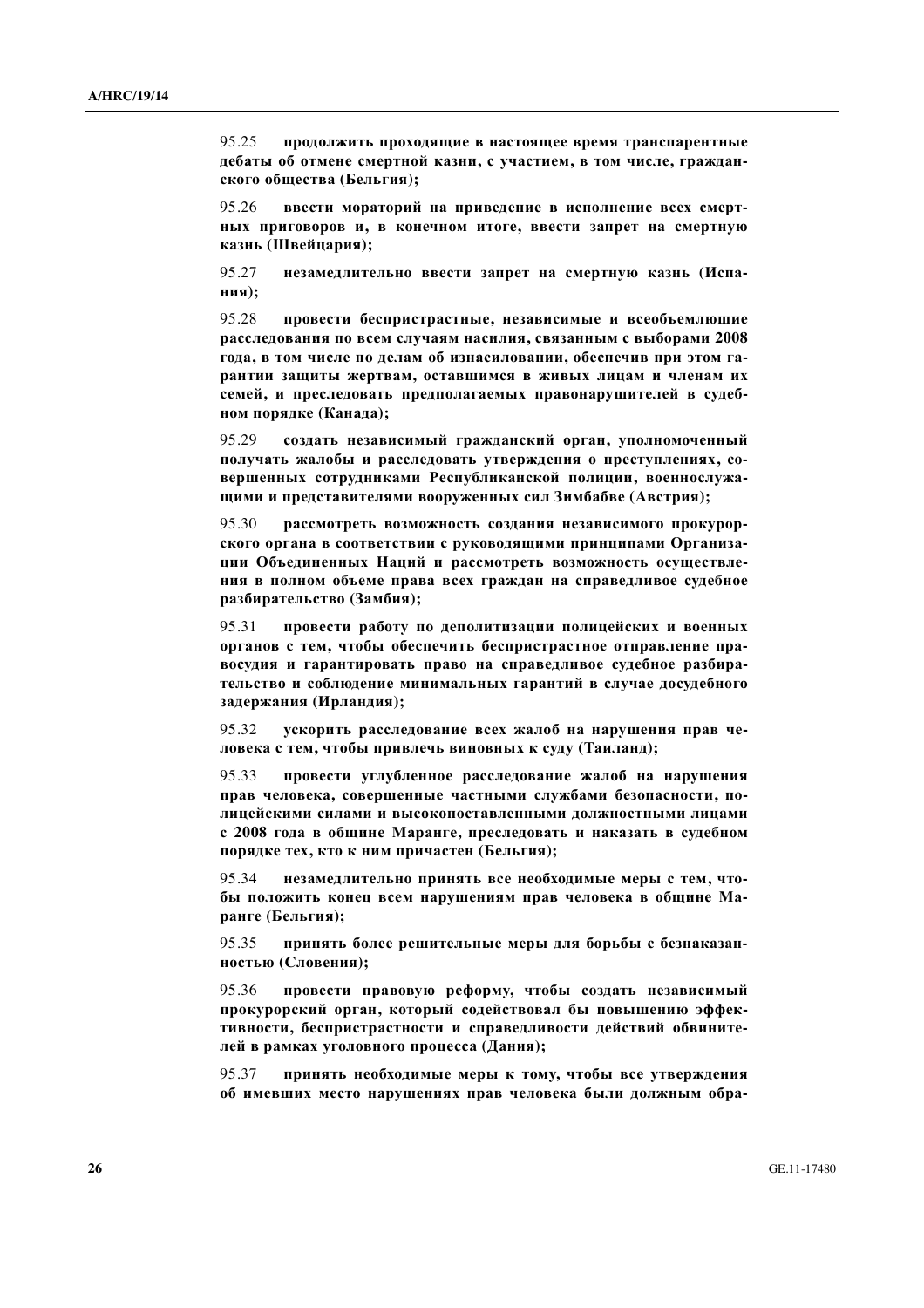зом расследованы, а виновные в них предстали перед судом (Швей**цария**);

95.38 приступить к реформе судебной системы с целью гарантиро**ɜɚɬɶ ɟɟ ɧɟɡɚɜɢɫɢɦɨɫɬɶ ɢ ɛɟɫɩɪɢɫɬɪɚɫɬɧɨɫɬɶ (ɂɫɩɚɧɢɹ);**

95.39 **признать право членов неполитических групп на собрание.** предусмотрев, что таким группам нет необходимости заранее уведомдять полицию о любом собрании, как того ныне требует приложение **к** Закону об охране общественного порядка и обеспечении безопасности (Соединенное Королевство);

95.40 **принять все необходимые шаги для обеспечения того, чтобы** предстоящие президентские выборы были мирными, свободными и справедливыми и было полностью соблюдено право на свободу соб**раний** (Новая Зеландия);

95.41 **пересмотреть или отменить Закон об охране общественного** порядка и обеспечении безопасности (Новая Зеландия);

95.42 **полностью выполнить положения Общего политического со-**Глашения (ОПС) в поддержку Парламентского конституционного комитета (Соединенные Штаты Америки);

95.43 отменить или радикально пересмотреть Закон об охране об**шественного порядка и обеспечении безопасности, Закон о доступе к информации и защите частной жизни и положения Уголовного кодек**са, которые ограничивают свободы собраний и выражения мнений **(Соединенные Штаты Америки);** 

95.44 полностью выполнить Общее политическое соглашение, в том числе те его статьи, которые связаны с личной безопасностью и предупреждением насилия и правами на свободу выражения мнений,  $\mathbf{c} \circ \mathbf{d} \circ \mathbf{d} \mathbf{w}$  **и**  $\mathbf{d} \circ \mathbf{d} \mathbf{v}$  **(Австралия)**;

95.45 внести поправки в Закон об охране общественного порядка и **ифеспечении безопасности и Закон о доступе к информации и защите** частной жизни (Австралия);

95.46 **внести поправки в свое законолательство, в том числе в За**кон об охране общественного порядка и обеспечении безопасности, **официально закрепив права на свободу мирных собраний, ассоциаɰɢɢ ɢ ɫɜɨɛɨɞɭ ɜɵɪɚɠɟɧɢɹ ɦɧɟɧɢɣ (Ʉɚɧɚɞɚ);**

95.47 **привести свое национальное законодательство в соответствие с международными стандартами с тем, чтобы гарантировать сво-** $6$ оду собраний и ассоциации (Италия);

95.48 отменить или радикально пересмотреть Закон об уголовном праве (кодификация и реформа), Закон об охране общественного по**рядка и обеспечении безопасности (ЗОПБ), Закон о прочих правонарушениях** (ЗПП) и Закон о доступе к информации и защите частной ЖИЗНИ (ЗДИЧЖ), с тем чтобы привести их в соответствие с международными обязательствами Зимбабве в области прав человека (Авст**pия**);

95.49 обеспечить, чтобы свобода слова и прессы впредь не ограничивалась положениями Закона о перехвате сообщений (Чешская Республика);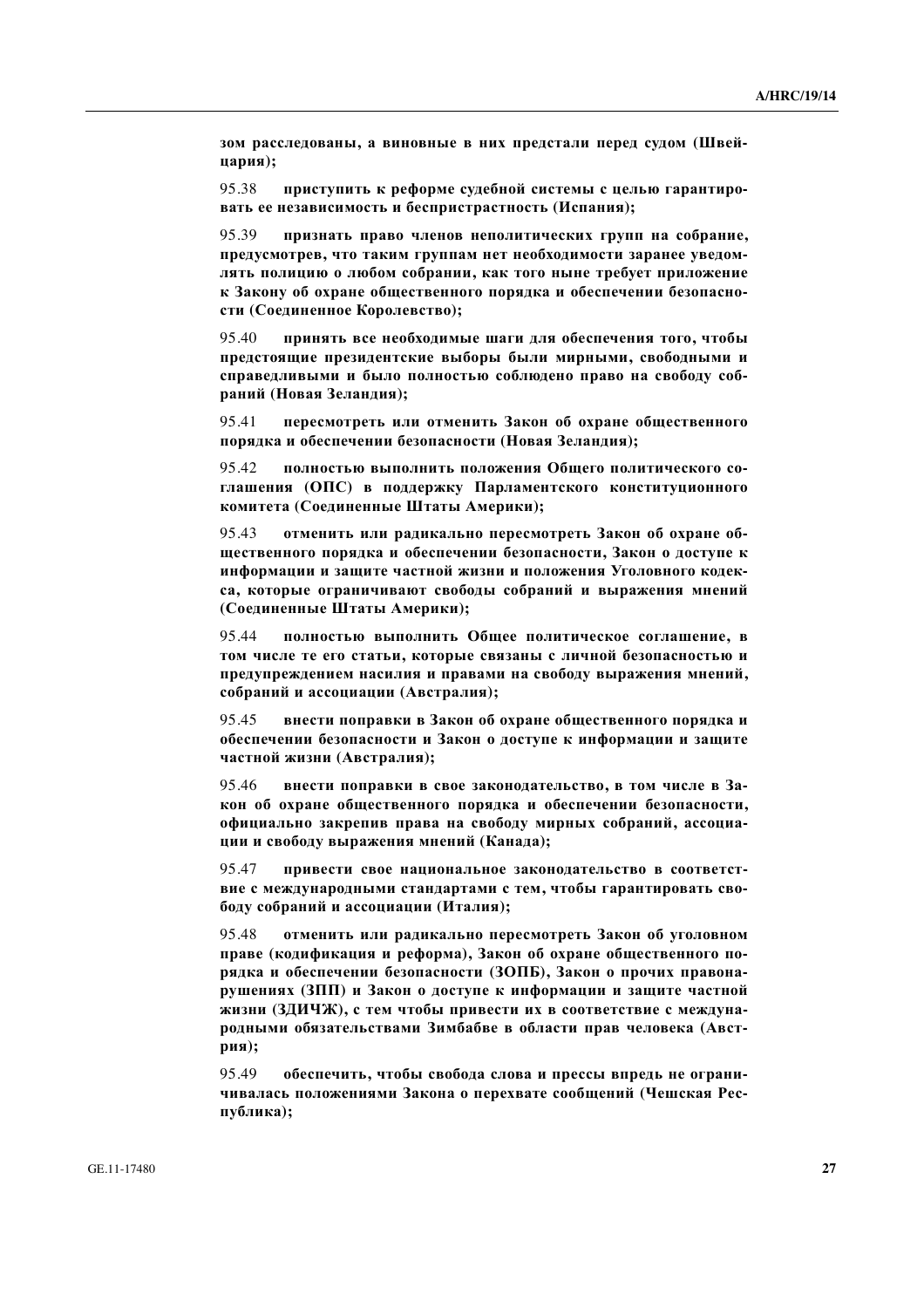95.50 положить конец безнаказанности, которой пользуются лица, **ВИНОВНЫЕ В НАРУШЕНИЯХ ПРАВ ЧЕЛОВЕКА В ОТНОШЕНИИ АКТИВИСТОВ** гражданского общества, НПО и правозащитников, и инкорпориро**вать в национальное законодательство Декларацию Организации** Объединенных Наций о правозащитниках (Норвегия);

95.51 **• создать условия для соблюдения права на свободу выраже-НИЯ МНЕНИЙ И ВНЕСТИ В НАЦИОНАЛЬНЫЕ ЗАКОНЫ ПОПРАВКИ, ГАРАНТИ-** $\bf{p}$ ующие это право (Норвегия);

95.52 **содействовать процессу пересмотра или отмены Закона об изране общественного порядка и обеспечении безопасности, с тем** чтобы правила в этой области соответствовали международным ин $c$ трументам по правам человека, и гарантировать права на свободу **ɜɵɪɚɠɟɧɢɹ ɦɧɟɧɢɣ, ɚɫɫɨɰɢɚɰɢɢ ɢ ɦɢɪɧɵɯ ɫɨɛɪɚɧɢɣ (Ɇɟɤɫɢɤɚ);**

95.53 внести поправки в действующие уложения для сил безопас-**НОСТИ, В ТОМ ЧИСЛЕ В ЗАКОН Об ОХРАНЕ ОбЩЕСТВЕННОГО ПОРЯДКА И Обес**печении безопасности, гарантировав соблюдение прав на мирные со- $\delta$ рания, свободу ассоциации и свободу прессы (Германия);

95.54 расследовать и преследовать по суду действия лиц, виновных **в** противоправных актах притеснения правозащитников, а именно, представителей НПО и других членов гражданского общества, и принять шаги для инкорпорирования во внутреннее законодательст**во и обеспечения соблюдения Декларации организации Объединенных Наций о правозащитниках (Португалия);** 

95.55 принять незамедлительные шаги для полного выполнения **ибязательства о проведении реформ, направленных на обеспечение** того, чтобы избирательный процесс и законодательная база соответ**ствовали международным стандартам и, в частности, обратить вни**мание на жалобы относительно независимости Избирательной комиссии Зимбабве и достоверности нынешних избирательных списков  $($ Ирландия);

95.56 **гарантировать соблюдение своих международных обяза-**Тельств в отношении прав на свободу выражения мнений, собраний и  $\boldsymbol{a}$  ассоциации и положить конец арестам, притеснению и задержанию кинакомыслящих (Словакия);

95.57 принять меры к тому, чтобы правозащитники, независимые ЖУРНАЛИСТЫ, АДВОКАТЫ ИЛИ ПРЕДСТАВИТЕЛИ ГРАЖДАНСКОГО Общества при выполнении своих законных функций были эффективно защи**шены от любых форм притеснения и запугивания (Словакия);** 

95.58 пересмотреть и изменить Закон об охране общественного по**издка и обеспечении безопасности и Закон о частных добровольных ВОГАНИЗАЦИЯХ, КОТОРЫЕ СЕРЬЕЗНО ОГРАНИЧИВАЮТ ДЕЯТЕЛЬНОСТЬ ПРАВО-**ЗАЩИТНИКОВ, С ТЕМ ЧТОбЫ ПРИВЕСТИ ИХ В СООТВЕТСТВИЕ С МЕЖДУНАРОД-**НЫМИ СТАНДАРТАМИ И ГАРАНТИРОВАТЬ СВОбОДУ АССОЦИАЦИИ (Бельгия);** 

95.59 принять немедленные шаги, гарантирующие свободу собра-**НИЙ И АССОЦИАЦИИ, ПУТЕМ ПРИВЕДЕНИЯ НАЦИОНАЛЬНОГО ЗАКОНОДАТЕЛЬСТва, в частности Закона об охране общественного порядка и обеспече-НИЯ безопасности, в соответствие с международными стандартами** (Дания);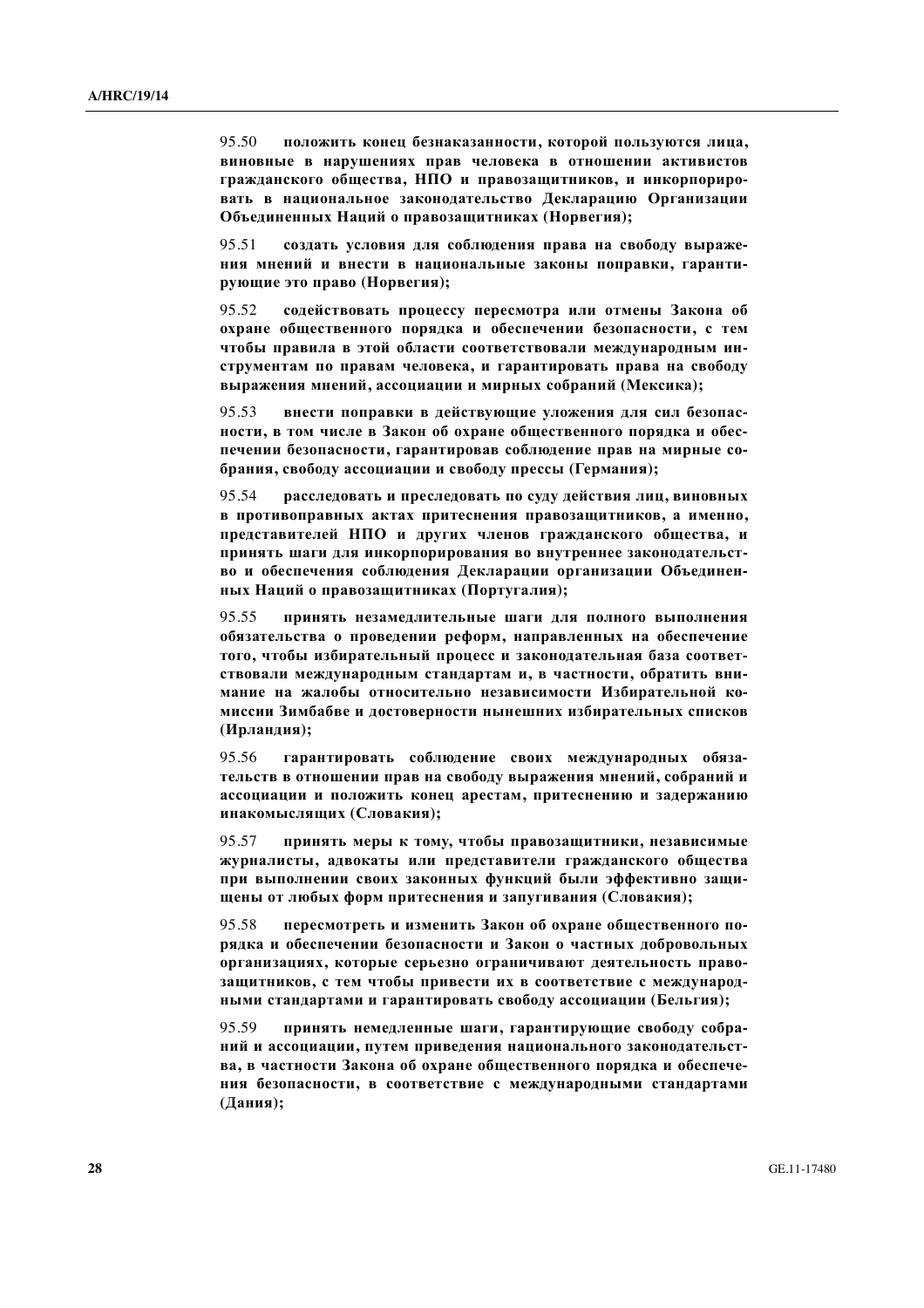95.60 принять меры для повышения плюрализма СМИ, в том чисде полностью осуществить реформу, предусмотренную в ОПС, и ли**берализовать эфир и разрешить вещание частных радио- и телевизионных каналов (Дания);** 

95.61 **гарантировать свободу выражения мнений для всего населения, и в первую очередь журналистов и правозащитников в преддве**рии предстоящих президентских выборов (Швейцария);

95.62 **принять необходимые меры, гарантирующие полное осуще**ствление прав на свободу собраний и ассоциации, и воздерживаться **• ВЫборочного ограничения полной свободы на осуществление этих** прав, а также реформировать положения, содержащиеся в Законе об  $\overline{\textbf{1}}$  **охране общественного порядка и обеспечении безопасности, а также, более конкретно, в Законе об Уголовно-процессуальном кодексе и до**казательствах, которые временами мешают деятельности правоза-**ШИТНИКОВ.** ОТМЕНИТЬ ПОЛОЖЕНИЕ, СОДЕРЖАЩЕЕСЯ В разделе 121 Уголовно-процессуального кодекса, которое продлевает на семь дней **(ɫɜɟɪɯ ɩɟɪɜɵɯ 48 ɱɚɫɨɜ) ɫɪɨɤ, ɜ ɬɟɱɟɧɢɟ ɤɨɬɨɪɨɝɨ ɫɢɥɵ ɛɟɡɨɩɚɫɧɨɫɬɢ** могут держать лицо под стражей без предъявления обвинения (Испа**ɧɢɹ);**

95.63 принять конкретные и эффективные меры, которые обеспечивали бы положение, когда при распределении продовольствия, медикаментов и другой гуманитарной помощи с правительственных складов велось без какой-либо предвзятой политической мотивиров**ɤɢ (Ʉɚɧɚɞɚ);**

95.64 **положить конец всем насильственным выселениям, разработать и выполнять руководящие положения, которые соответствуют**  $M$ еждународному праву прав человека (Румыния);

95.65 применять эффективную стратегию и средства защиты, что**ɛɵ ɩɨɤɨɧɱɢɬɶ ɫ ɧɟɯɜɚɬɤɨɣ ɞɨɫɬɨɣɧɨɝɨ ɠɢɥɶɹ ɢ ɩɟɪɟɫɟɥɟɧɢɟɦ ɜɧɭɬ-** $\mu$ енне перемещенных лиц из общины Маранге (Испания).

96. Все выводы и рекомендации, содержащиеся в настоящем докладе, **итражают позиции представивших их государств и государства – объекта обзора. Их не следует рассматривать в качестве одобренных Рабочей груп**пой в целом.